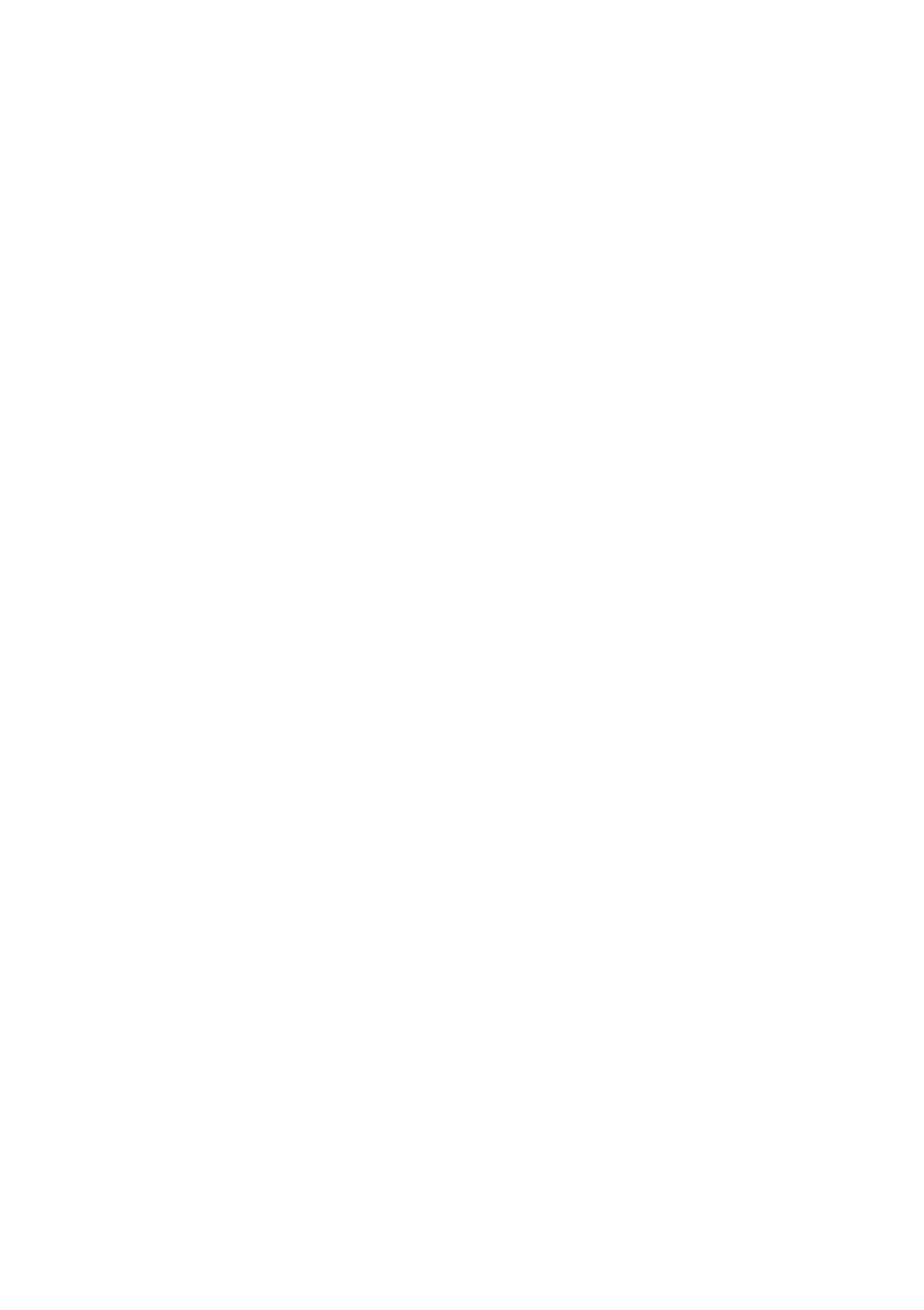# Students' Guide to Queen's Register of Support Providers

Queen's Register of Support Providers, which is based within Disability Services at Queen's, organises suitably qualified and experienced support providers to help students overcome specific disability-related academic challenges.

The support is provided on a one-to-one basis and is designed to help you develop more effective strategies for overcoming the academic hurdles associated with your particular disability(ies). Support Providers are self-employed rather than employees of Queen's. It is the responsibility of the student to inform Disability Services if he/ she has any concerns about aspects of his/ her support provision. Support Providers provide a range of non-medical academic support to Queen's students, including the roles listed below:

| <b>Support Provider Roles</b>   |                                                |
|---------------------------------|------------------------------------------------|
| Study Skills Tutor   Note Taker |                                                |
|                                 | Campus Assistant Maths and Statistics<br>Tutor |
| Dyslexia Tutor                  | Academic Mental<br>Health Tutor                |
| Exam Scribe                     | Asperger's/Autism<br>Tutor                     |
| Foreign<br>Language Tutor       | Proof Reader                                   |
| Reader                          | Library Assistant                              |
| <b>IT Tutor</b>                 | <b>Typist</b>                                  |
| Interpreter<br>(BSL & ISL)      | Audio Typist                                   |

### How do I access non-medical academic support?

When you register with Disability Services you will have a needs assessment meeting with your Disability Officer within the Service. At this meeting he/she will determine with you whether or not you would benefit from any of the non-medical academic support listed above. A referral for non-medical help is made by your Disability Officer to Queen's Register of Support Providers indicating the type of support needed and the number of hours of support recommended. You will then be matched as quickly as possible with an appropriate Support Provider(s) and both you and the Support Provider will be sent each other's contact details.

Please note that unless appropriate, your Support Provider(s) will not be aware of the nature of your disability or the type of support that you will need. It is extremely important therefore to meet with your Support Provider as soon as possible to discuss exactly what support you expect and require.

If you are eligible for DSA (Disabled Students' Allowance), this support will be paid for through your DSA award. It is important that you submit your DSA application as soon as possible to ensure that your non-medical support can be put into place. A delay in applying may mean that the support and equipment you need will not be available until much later in the academic year.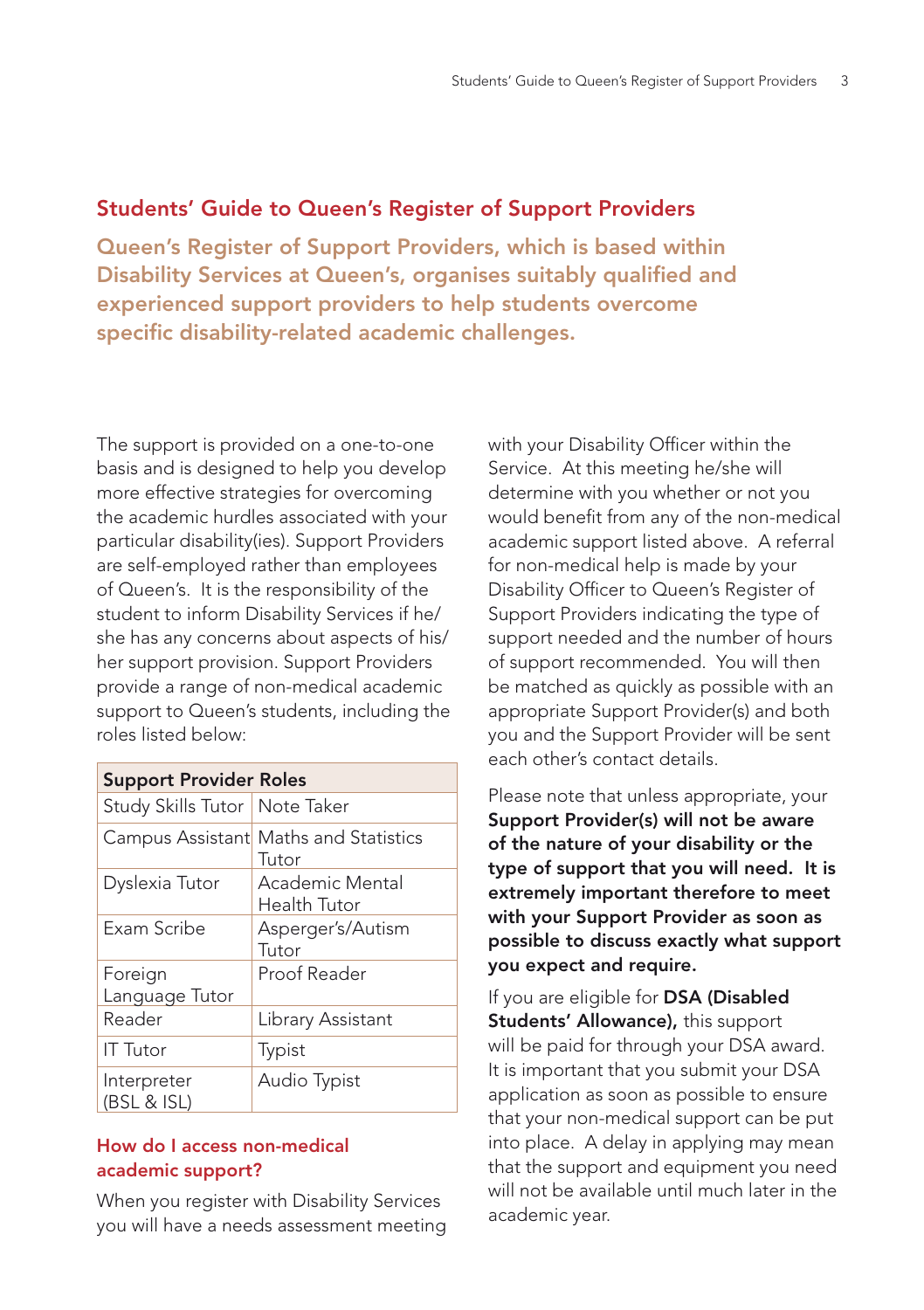You may work with one or more Support Provider depending on the reasonable adjustments which you need.

Below is a brief outline of the various Support Provider roles but please see our web site at www.qub.ac.uk/directorates/ sgc/disability/SupportProviders/ JobDescriptionsandPersonnel Specifications/ for further details. You are strongly encouraged to read the job description(s) for the nonmedical support for which you have been referred so you are clear as to the type of support that you should expect and the limitations of the various roles.

## Roles and Responsibilities of Support Providers

### 1. Tutor Support

Please note that Tutor support is not normally subject specific. It is aimed at developing independent learning, regardless of subject matter, by helping you to identify and develop effective learning strategies to assist you to overcome the academic challenges associated with your particular disability. You should not expect your Tutor to have any knowledge of your particular subject area. The exception to this is where you are allocated a Maths and Statistics Tutor



to help you with mathematical or statistical elements of your degree eg Nursing. The different types of Tutor support are listed below:

### 1.1 Dyslexia Tutor Support

This support is available for students with specific learning difficulties such as dyslexia and dyspraxia. It is important that you discuss your specific needs with your Dyslexia Support Tutor. He/she can help you with a range of issues including:

- Spelling and grammar
- Punctuation
- Structure of written work / paragraphing
- Reading and comprehension skills
- Proof reading skills to enable you to check your own work
- Developing time management and organisational skills
- Identifying which study skills techniques work best for you
- Preparing for assignments
- Effective note taking methods
- Mind mapping
- Revision techniques
- Essay writing skills
- Research skills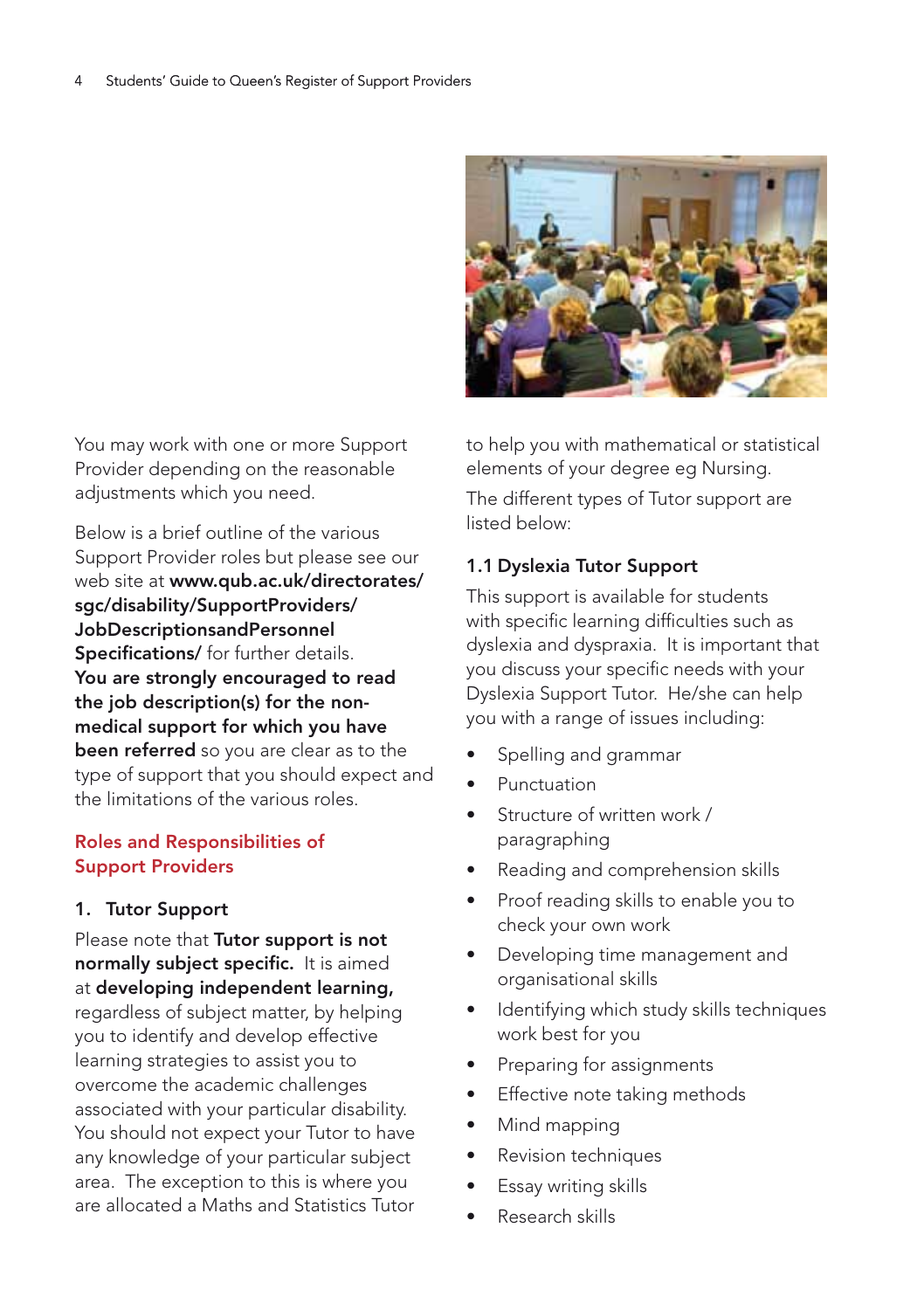

# 1.2 Academic Mental Health Tutor Support

Students with a variety of mental health issues such as anxiety, depression and stress may be referred for Academic Mental Health Tutor support. Your Academic Mental Health Tutor's main aim is to help you develop strategies to overcome the academic challenges associated with your mental health difficulties. These might include:

- Motivational support
- Confidence building
- Identifying stress and anxiety management techniques
- Goal setting
- Effective time management
- Developing more effective organisational skills
- Support with examination preparation
- General study skills techniques

# 1.3 Study Skills Tutor Support

Some students will have difficulties with particular aspects of their learning and they will be referred for Study Skills Tutor support. This will include students with specific learning difficulties (SpLDs), dyslexia, Asperger's Syndrome, mental health issues and students with hearing, mobility and visual impairments.

Your Study Skills Tutor will be able to help you with a whole range of demands relating to your degree programme such as:

Identifying your preferred learning style

- Essay writing skills
- Time management and organisational skills development
- Identifying key dates and preparing for assignments
- Meeting course deadlines
- Effective note taking skills
- Revision techniques
- Mind mapping
- Proof reading skills
- Research / library skills
- Examination strategies, including working through past papers if preferred

## 1.4 Maths and Statistics Tutor Support

Maths and Statistics Tutor support is arranged for students with dyslexia and dyscalculia for whom maths or statistics is a compulsory part but not the primary subject of their degree programme eg Psychology, Geography or Nursing.

Your Maths and Statistics Tutor will help:

With basic mathematical techniques such as multiplication, division, subtraction and addition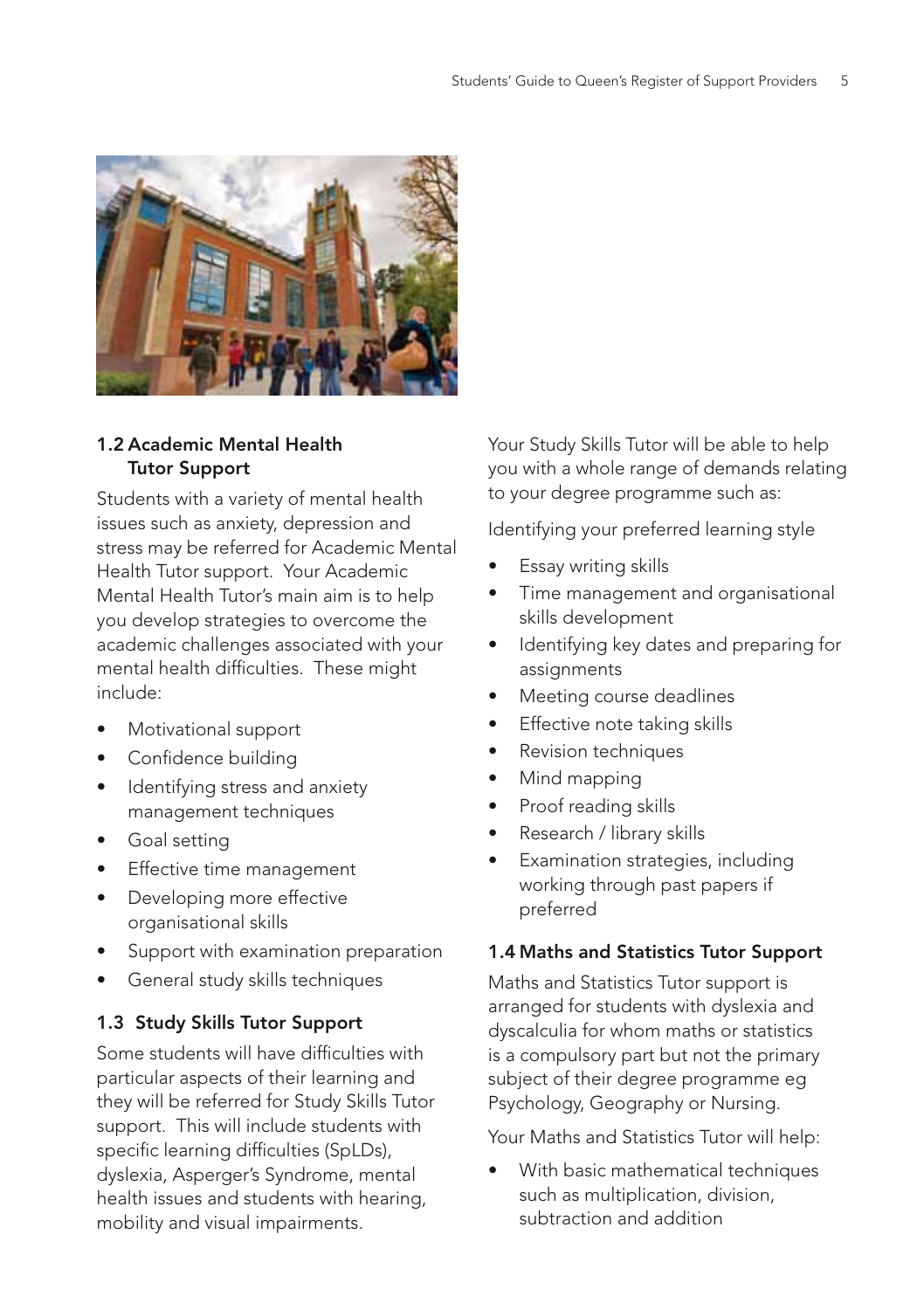- **Explain mathematical and statistical** terms / formulae
- Work through examples to help identify your preferred learning style

## 1.5 Asperger's / Autism Tutor Support

Your Tutor will provide you with one-toone support to help you develop effective learning and study skills strategies which may include:

- Developing social interaction skills
- Stress and anxiety management
- Effective time management techniques
- Motivational support
- Goal setting techniques
- Exam preparation skills
- Study techniques
- Organisational skills

# 1.6 Information Technology (IT) Tutor Support

IT Tutor support is most commonly arranged for students with dyslexia. Your IT Tutor will establish your current level of IT skills and your learning style. The Tutor will then work with you to help you set up your equipment, install the software, use the computer and make the most effective use of specialist software packages such as Read & Write Gold. He/she will also support you with any other assistive

technology you have received through your DSA and with the operation of your hardware and software.

# 1.7 Foreign Language Tutor Support

A Foreign Language Tutor provides oneto-one coaching in a language that is a compulsory element but not the primary subject of the student's course. Foreign Language Tutors have been arranged in the past for students with dyslexia, dyspraxia and Asperger's Syndrome. Your Tutor will help you in particular with:

- The vocabulary of the language
- Spelling and grammar
- Written skills development

## 2. Note Taker Support

Note taking support is arranged mainly for students with specific learning difficulties such as dyslexia and dyspraxia and for students with hearing, mobility and visual impairments.

If you have been referred for Note Taker support, your Note Taker will attend whatever lectures/tutorials you need them to take notes in. The Register will provide your Note Taker with your timetable details but you should also confirm this timetable with your Note Taker as class details may change throughout the year.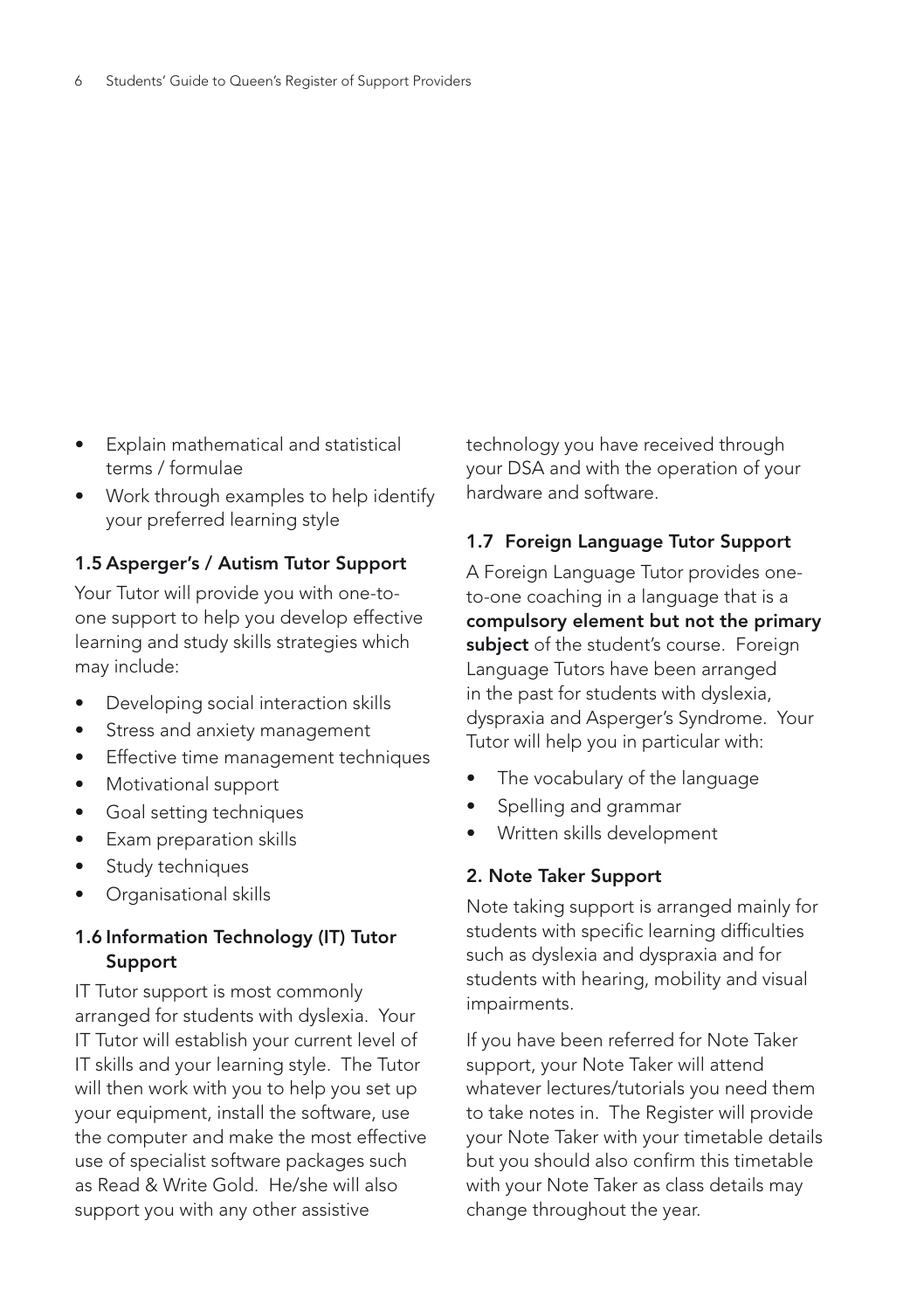Note Takers will make handwritten notes during class. These are then typed up and returned or emailed to you within the time frame agreed at the outset in the Statement of Agreement (for a copy, see our web site at www.qub.ac.uk/directorates/sgc/ disability/SupportProviders/ InformationforStudents ReceivingAssistancefrom SupportProviders/).

It is your responsibility to ensure that your Note Taker is aware of the style you would like the notes to be written in, the format/structure they should take and the font size/style that you prefer. These details and the turnaround time should be agreed in advance with your Note Taker in the Statement of Agreement so that you are both clear about what is expected. If you find that something is not working for you, it is essential that you inform your Note Taker so they may make the necessary changes to the style, format etc to ensure that the notes meet your needs.

It is your responsibility to let your Note Taker know about any cancellations or changes to lecture/tutorial/practical timetables. Support Providers are only paid for the first hour of a cancelled session where less than 24 hours notice has been given.

If you are worried that your peers might find out that you have a Note Taker, ask your Note Taker to be discreet. They will understand if you do not want to acknowledge them or if you do not want them to sit beside or near to you in class. Arrange to meet with them later in the day so you can sign the Work Record for them. It is important that you approve and sign for each class on the Work Record. Support Providers will not be paid for unsigned classes/sessions on Work Records.

Please note that Note Takers are not there to attend in your place and you must go to classes as normal. Only in very special circumstances, for disability-related reasons, can your Support Provider attend class and note take for you if you are absent. If you are going to be absent for disability-related reasons please contact your Disability Officer to arrange for your note taking support to continue until you return. If you are unable to attend a class for non-disability related reasons please let your Note Taker know immediately as he/she is not permitted to take notes in your absence. You may be liable for payments to Note Takers who attend classes for you when you are absent due to non-disability related reasons.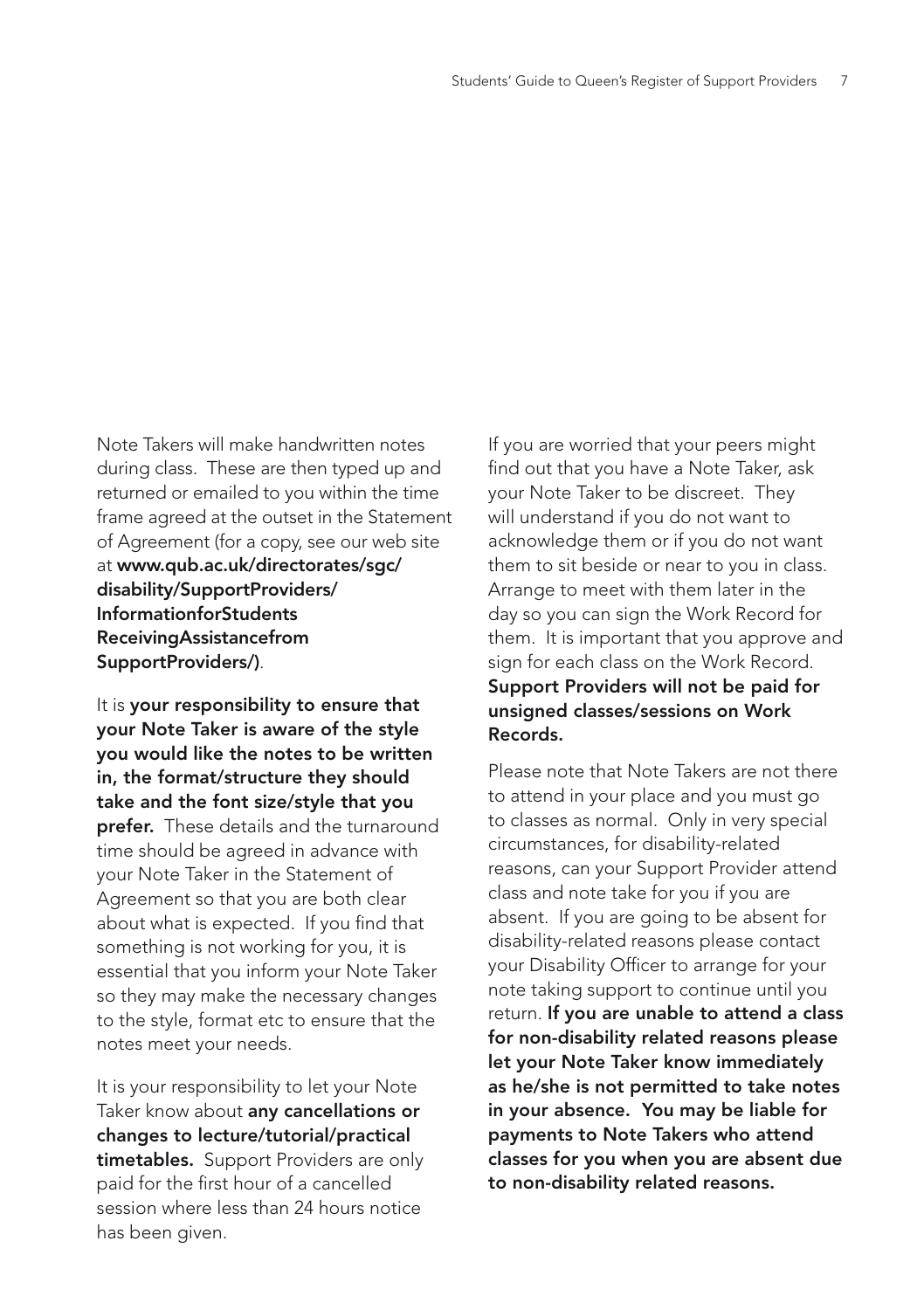

### 3. Exam Scribe Support

A variety of students will be referred for Exam Scribe support including students with dyslexia, dyspraxia, visual impairments and chronic medical conditions such as multiple sclerosis (MS), cerebral palsy, arthritis, and muscular dystrophy.

An Exam Scribe is someone who writes down or types a student's dictated answers to questions in an examination. The Scribe is someone who accurately transcribes what is spoken into written format. You remain responsible for the information on the examination script. Your Scribe will have no input into your responses so please never ask the Scribe for help or their opinion etc.

Students using Scribes, particularly for the first time, are strongly recommended to have at least one practice session with their Scribe before the examination period. Detailed guidelines for students using Scribes are available on the Disability Services web site at www.qub.ac.uk/directorates/ sgc/disability/SupportProviders/ InformationforStudents ReceivingAssistancefrom

SupportProviders/. You are strongly encouraged to familiarise yourself with these guidelines and particularly your responsibilities as a student and the

advantages and disadvantages of using an Exam Scribe.

## 4. Library Assistant Support

Library Assistant support is available to students with visual, mobility or dexterity impairments and to students with dyslexia and other specific learning disabilities.

The key duties of a Library Assistant are to help you search for material using online resources and to retrieve, borrow, return, scan and photocopy journals, papers, books and other materials from the Library.

### 5. Campus Assistant Support

Campus Assistants work with students who are wheelchair users, have visual impairments, have specific difficulties such as Asperger's Syndrome or have mobility issues arising from conditions such as arthritis, osteoporosis, and cerebral palsy.

A Campus Assistant's role is to help you with:

- Orientation and mobility around the campus
- Sourcing library books, photocopying, scanning and some note taking
- Opening doors and sourcing the most accessible routes to and from class
- Carrying personal belongings, books, folders, bags and study materials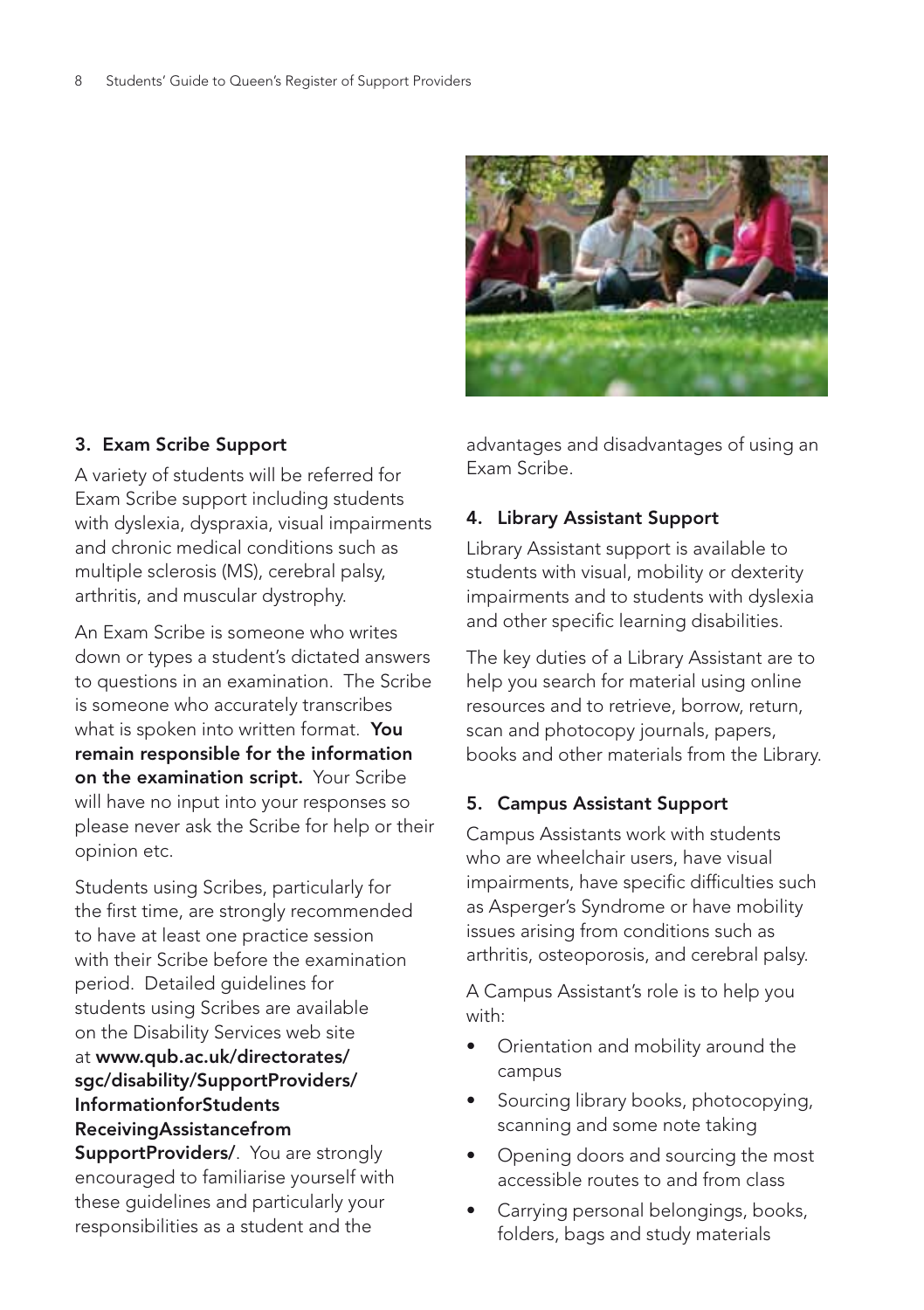

- Assisting you at break and lunch times with trays
- Assisting in computer and laboratory classes

Please note that a Campus Assistant is not responsible for providing assistance with personal care ie dressing, toileting, bathing, shaving etc.

A Specialist Campus Assistant will possess the specialist skills and experience required to work with their particular student. For example, having a Music background would be essential to provide Campus Assistance and Note Taker support to a student pursuing a Music degree.

## 6. Typist Support

Typist support may be recommended for students with learning difficulties such as dyslexia, dyscalculia or dyspraxia, for students with visual impairments and for those with manual dexterity issues. A Typist will word process for you copies of your handwritten essays, assignments, projects etc.

## 7. Audio Typist Support

An Audio Typist will transcribe for you any audio recordings of lectures, classes or your assignments and they will have the equipment necessary for this. Audio Typist support is typically for students

with learning difficulties such as dyslexia, dyscalculia or dyspraxia, for students with visual impairments and for students with manual dexterity issues.

## 8. Reader Support

Normally, Readers are used by students with dyslexia or other specific learning difficulties, by students with visual impairments and by students with underlying medical conditions like MS which may cause visual disturbances. Your Reader will read aloud to you from books, journals, papers etc or will, on request, make audio recordings for you that you may play back at your own pace. It is important to work with your Reader to establish the pace and pitch that are most suitable for you. Please note that a Reader is not a Tutor and as such, you should not expect them to explain, discuss, interpret or elaborate on the material that they are reading to you. In an examination situation, a Reader will read out the instructions, the examination questions and any accompanying material (diagrams, maps etc) as often as required. They should not be asked for help or advice as any interpretation or understanding of any aspect of the paper is entirely your own responsibility. If you are using a Reader in an examination situation, please refer to the 'Exam Scribe and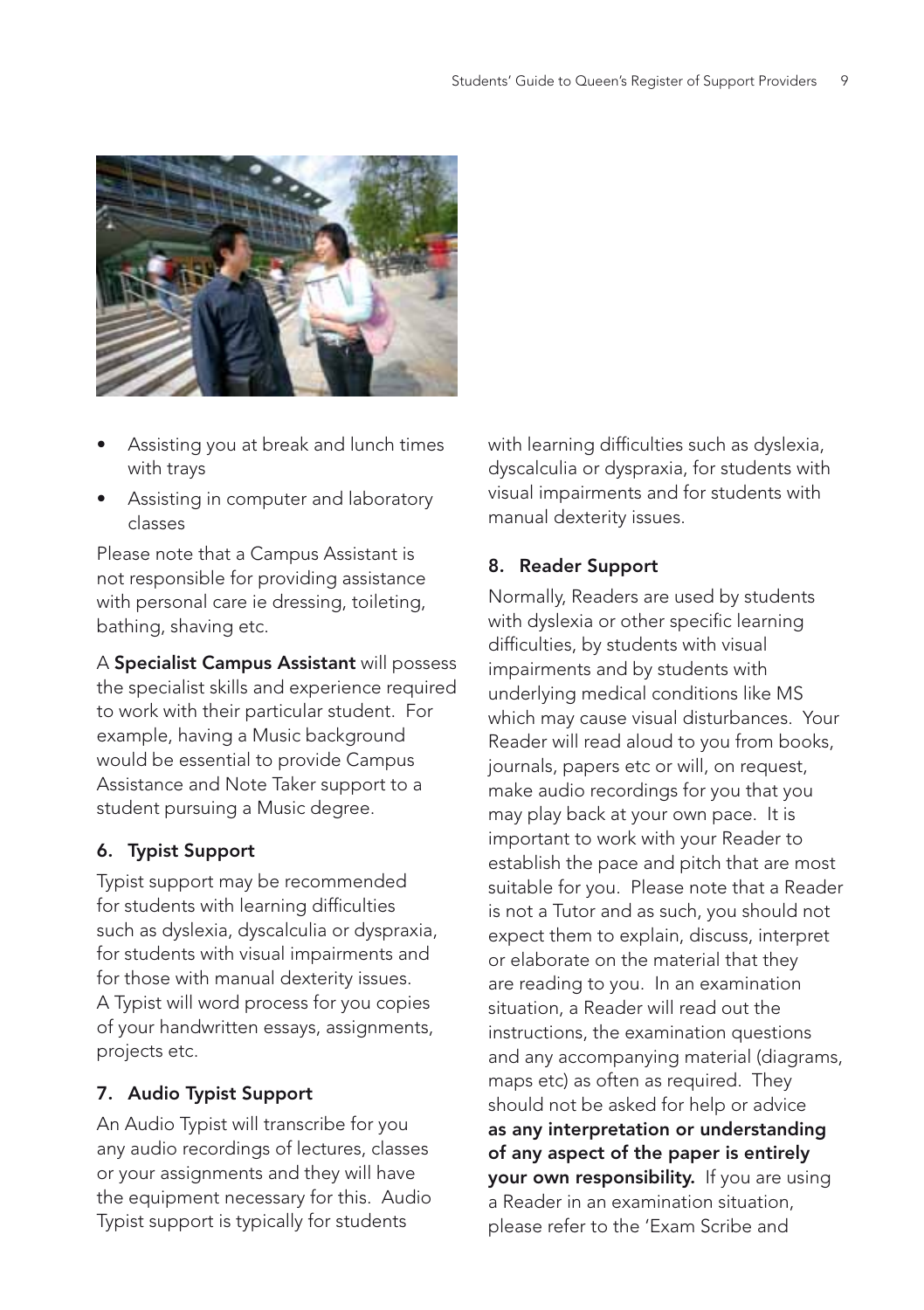Reader Guidelines for Students' available at www.qub.ac.uk/directorates/sgc/ disability/SupportProviders/Information forStudentsReceivingAssistance fromSupportProviders/.

#### 9. Proof Reader Support

Proof Reader support is most often provided to students with dyslexia. Your Proof Reader will review your work (eg essays, projects, dissertations and assignments) prior to submission and will offer advice and suggestions in relation to structure, presentation, paragraphing and sentence construction. He/she will also identify any errors in spelling and grammar. Ideally, your Proof Reader will arrange to meet with you to go through the errors and suggestions but Proof Reader support may also take place via email or by post. If one of these methods is used, extra care should be taken by the Proof Reader to explain to you their suggested amendments.

Please note that your Proof Reader will not offer advice about the content of the assignment. Nor is the support an editing service for making corrections and returning the 'perfect' written work to you. Rather, clear indications of mistakes will be given to you and suggestions for improvement will be worked through with you, with the actual corrections being

made by you so that you remain the sole author of your own written work. You should therefore maintain a 'paper trail' of pre- and post-correction versions of your assignments so that if necessary, the School may trace your work.

### Making contact with your Support Provider

It is the Support Provider's responsibility to make contact with you initially, to introduce themselves and to make arrangements to meet to discuss your support needs. After this, both you and the Support Provider have equal responsibility for arranging further support meetings. However, should you not hear from your Support Provider, please advise Queen's Register of Support Providers as soon as possible and if necessary, alternative support will be arranged for you.

Please note that if you are a Stranmillis student, make sure you check your Queen's email address because the Register is obliged to email you using this address.

For the safety of both parties, support must not take place in either your home or that of your Support Provider(s). It should take place in a neutral, public environment such as the University Library, public libraries, cafés or in one of the bookable rooms available in the Student Guidance Centre.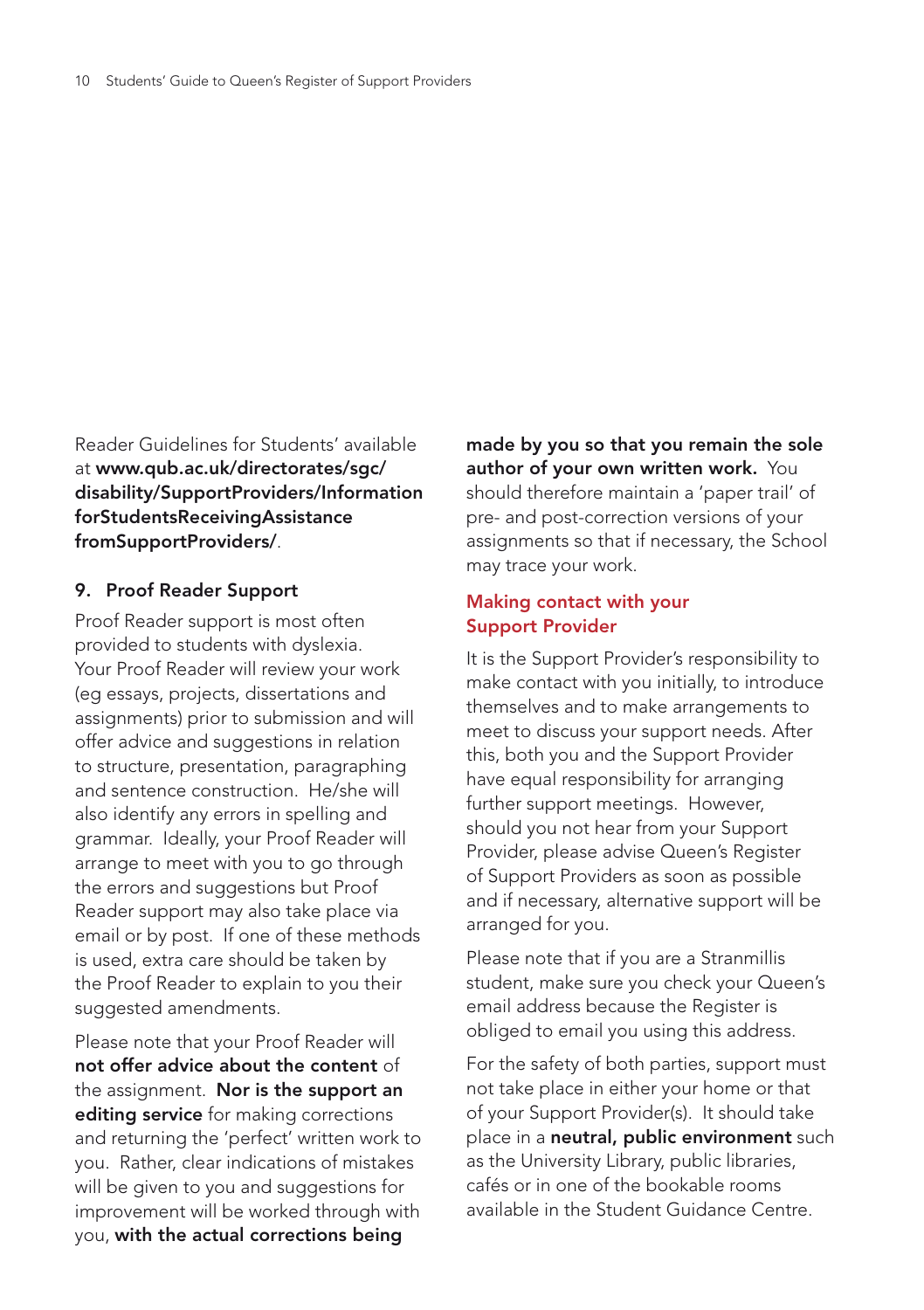#### Statement of Agreement

At the initial meeting, you and your Support Provider should complete and sign a Statement of Agreement (see www.qub.ac.uk/directorates/sgc/ disability/SupportProviders/ InformationforStudents ReceivingAssistancefrom

SupportProviders/) which outlines the nature of support to be provided. If you are using more than one Support Provider, a Statement of Agreement should be completed for each relationship. The original Agreement is returned to Queen's Register of Support Providers and you and your Support Provider should keep copies for your own information.

If you are receiving support from a Tutor, your Support Provider will also complete a Learning Plan (see www.qub.ac.uk/directorates/ sgc/disability/SupportProviders/ InformationforStudentsReceiving AssistancefromSupportProviders/)

with you. The Learning Plan aims to capture the key areas that you and your Support Provider intend to cover during the semester. It is the responsibility of the Support Provider to structure and complete the Learning Plan with you, to give you a copy for your records and to forward the original to Queen's Register

of Support Providers. The Learning Plans should be regarded as flexible, working documents which may be reviewed and amended at any point as your needs change, for example, in relation to the demands of your course, examination/ assignment pressures or changes in your condition.

It is important to appreciate that Support Providers are self-employed, paid for through your Disabled Students' Allowance (DSA), either by your Education and Library Board (ELB), or via the Central Services Agency (CSA) if you are a Nursing student.

Please ensure that you return their initial attempts to contact you, even if it is to let them know that you do not need or want their support at that time.

### Scheduling Support

It is the responsibility of both the student and the Support Provider to make arrangements to meet and schedule support on days and times that suit both you and your Support Provider. If your Support Provider is unavailable at times that suit you please let Queen's Register of Support Providers or your Disability Officer within Disability Services know so that you can be matched with a new Tutor with different availability.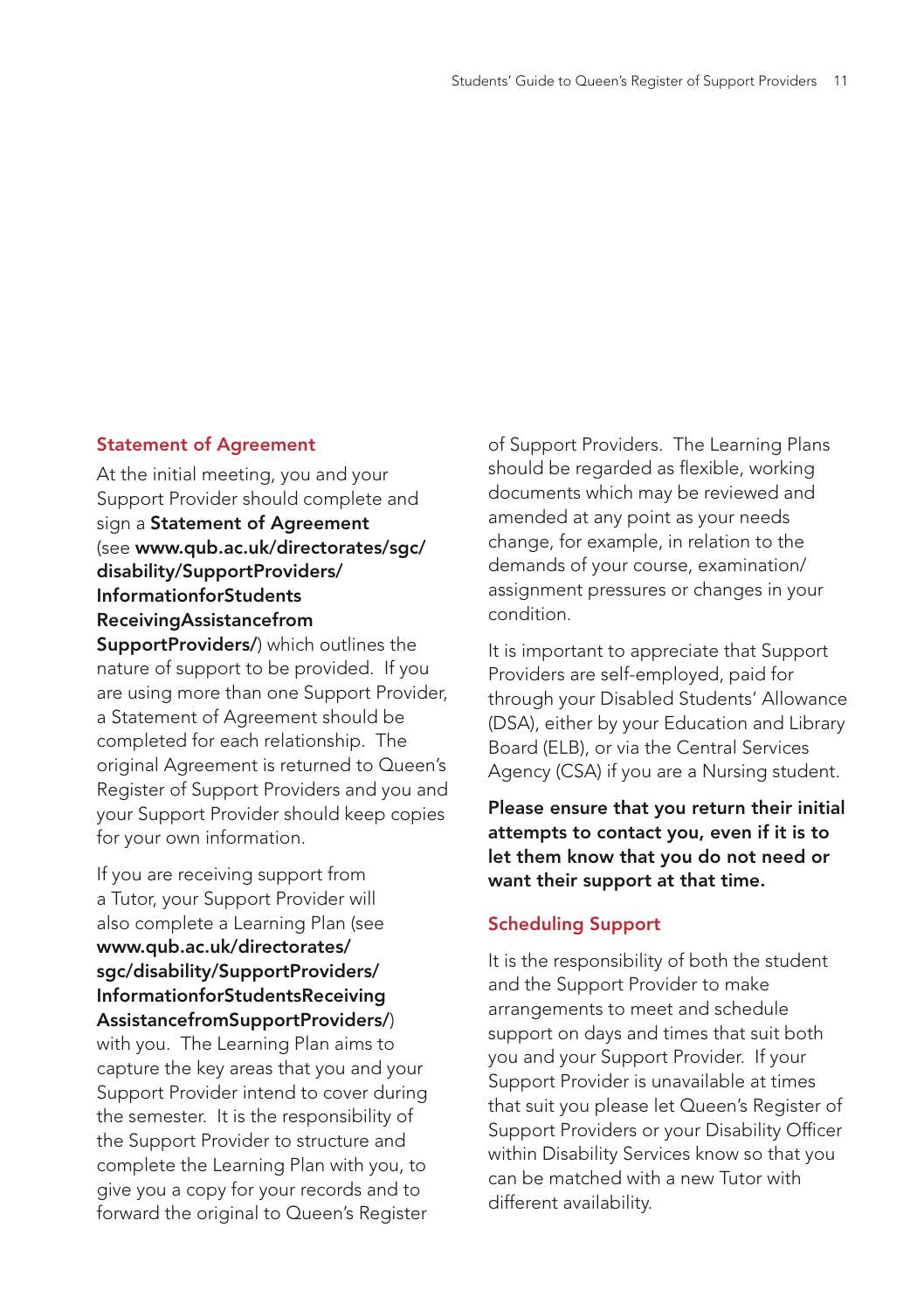

# Cancelling Support

If, for any reason, you need to cancel a support session, please try to give your Support Provider at least 24 hours notice. Equally, if your Support Provider needs to cancel, the same rule applies. Where adequate notice has been given and support is urgently required, you should contact Queen's Register of Support Providers immediately and every effort will be made to find you a replacement Support Provider in the interim. If, for any reason, you no longer require support from a Support Provider, it is essential that you inform both your Disability Officer within Disability Services and the Queen's Register of Support Providers as soon as possible.

If you are unable to attend any of your classes or support sessions with your Support Provider for disability-related reasons it is very important that you let your Disability Officer know. If a Support Provider attends a class in your absence you may be liable for his/her payment for this session if the reason for your absence is not disability-related.

## Work Record Checking and Signing

After each support session, your Support Provider(s) will ask you to check and sign

off their Work Record. The Work Record details the support that has taken place and it is submitted by the Support Provider to Queen's Register of Support Providers to allow their payment to be processed. It is important that you check this carefully, particularly in relation to your personal details, the nature and dates of support and the number of hours of support provided. Only when you are satisfied that the information is accurate should you sign the form. Your Support Provider should then provide you with a copy of the Work Record at the end of the month for your information and the original is passed to Queen's Register of Support Providers so that the payment claim may be processed. If you have any concerns about Work Records, please contact Queen's Register of Support Providers as soon as possible.

## Health and Safety

You should be aware of your own health and safety and that of your Support Providers and should not attempt to engage them in personal care, manual handling or lifting. Also, for the wellbeing of both parties, support should be provided in neutral, public places. Support must not take place in the home or lodgings of either you or your Support Provider.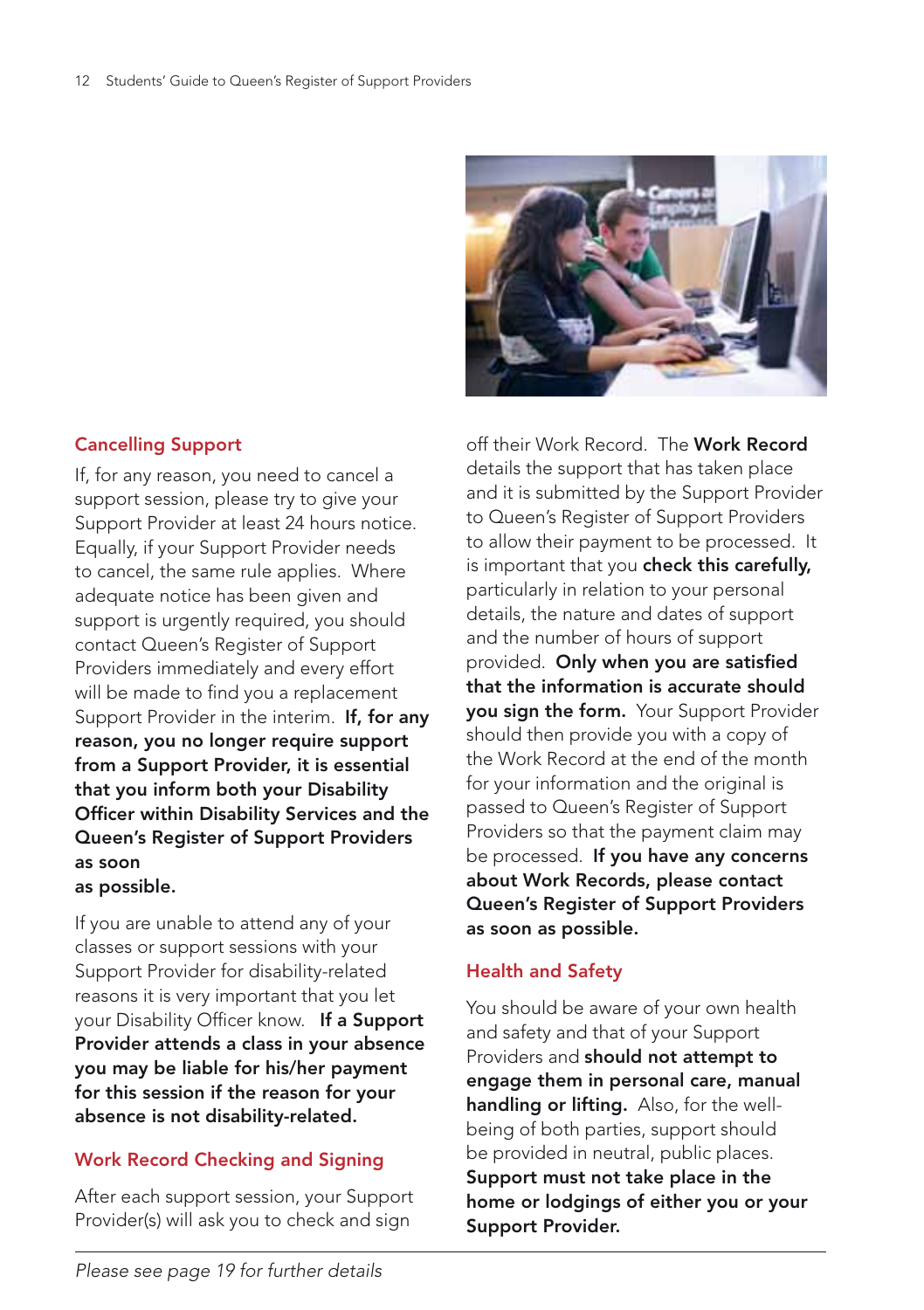

### **Confidentiality**

Support Providers recognise and respect the privacy of their students and are required to keep confidential any information relating to the students they work with. Support providers are advised on the importance of safeguarding student information and adherence to Queen's data security policies.

However, if your Support Provider becomes concerned about your wellbeing or feels that you may be a risk to yourself or others, they are encouraged to report this to Queens' Register of Support Providers and/or to your Disability Officer within Disability Services.

## Professional Conduct

All Support Providers are required to adhere to the principles outlined in the Code of Conduct for Support Providers. If, at any point, you feel a Support Provider is not acting in a professional manner, contact the Queen's Register of Support Providers immediately.

### Quality of Support

If, at any stage, you are unhappy with the quality of support being provided or are experiencing difficulties with your Support Provider (you cannot contact them, they are missing sessions, turning up late

etc), please contact Queen's Register of **Support Providers** and we will try to resolve any difficulties for you as soon as possible.

### Student Responsibilities

It is extremely important that you take ownership of your own learning experience. If you feel that you are not receiving the appropriate support, that a different type of support might better suit your needs or you find you need additional hours of support, contact your Disability Officer within Disability Services as soon as possible. He or she will arrange to meet with you to discuss your needs and identify the best way forward.

Equally, if you find that the support you are receiving is inadequate, you are experiencing problems with a Support Provider or you are simply not working well with your Support Provider, please let Queen's Register of Support Providers or your Disability Officer within Disability Services know immediately and we will do our very best to resolve the situation.

It is important to respect the professional boundaries of the student/Support Provider relationship. Although Support Providers will be friendly and supportive, they must work within the remit of their roles and these limitations should be established with you at the start of the working relationship.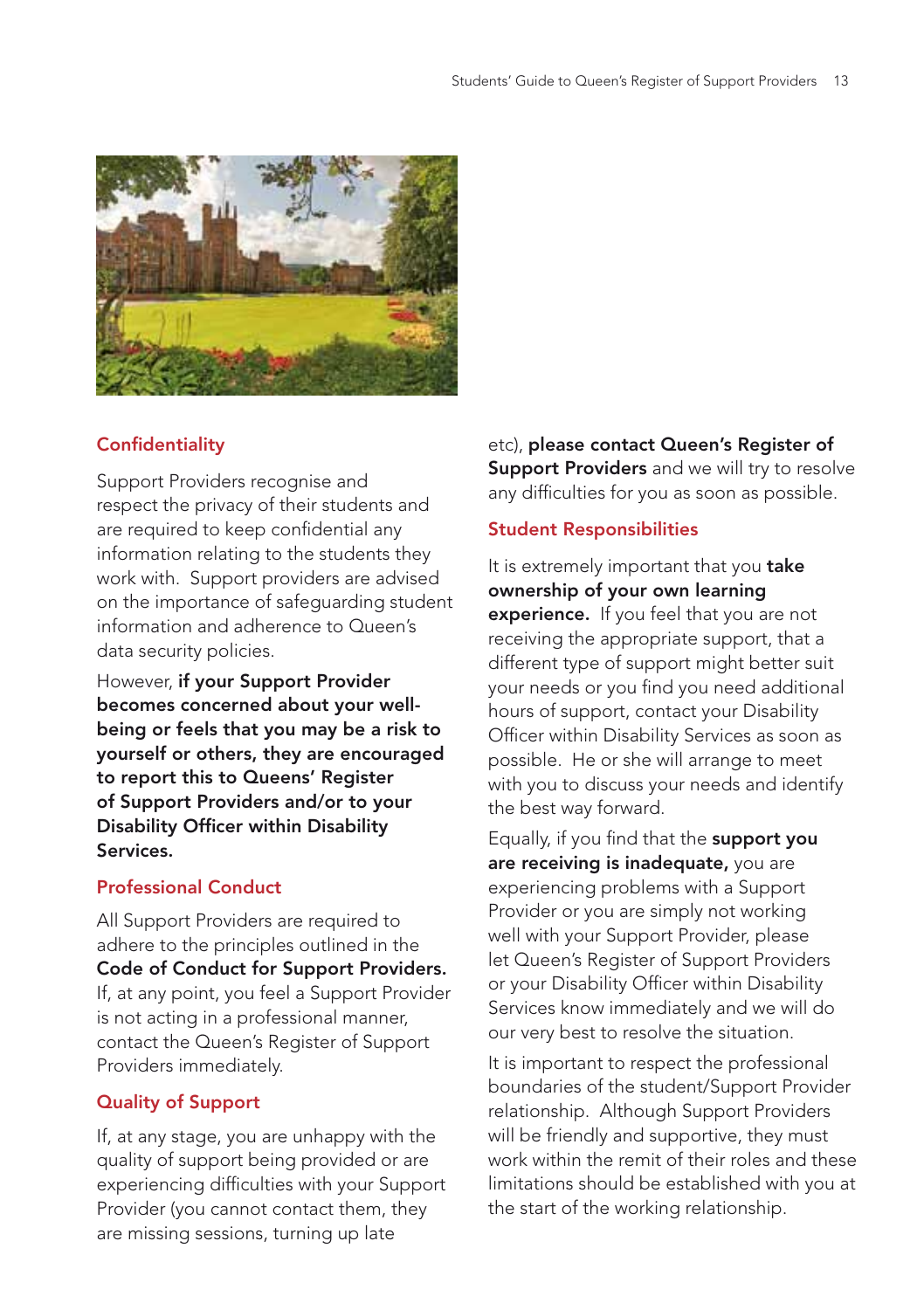# Support Queries and Problems

| Query                                                                                          | <b>Who to Contact</b>                                                                                                                                                                                                                                                                                                                                                                                                                                          |
|------------------------------------------------------------------------------------------------|----------------------------------------------------------------------------------------------------------------------------------------------------------------------------------------------------------------------------------------------------------------------------------------------------------------------------------------------------------------------------------------------------------------------------------------------------------------|
| I have been referred<br>for 30 hours of Tutor<br>support - I'll never use<br>all that!         | Let your Tutor know. Some students will prefer to meet their<br>Tutor on a regular basis whilst others will prefer to work with<br>their Tutor as and when the need arises eg in preparation for<br>an examination or an assignment. It is entirely up to you how<br>you use the hours and how many of the recommended hours<br>you actually use.                                                                                                              |
| I have run out of hours.                                                                       | Let your Disability Officer within Disability Services know.<br>He/she will then be able to make a case to your funding body<br>for additional hours of support.                                                                                                                                                                                                                                                                                               |
| I need to cancel a<br>session                                                                  | Let your Support Provider know as soon as possible,<br>preferably with at least 24 hours notice to allow them to<br>re-arrange their time. Support Providers are self-employed<br>and will only be paid for the first hour of a cancelled session<br>where less than 24 hours notice has been given. You may be<br>liable for payment if a Support Provider attends a class in your<br>absence where the reason for your absence is not disability-<br>related |
| I have not received<br>any training for my IT<br>equipment/software.                           | Let your Disability Officer within Disability Services know.<br>You should already have been contacted about in-house<br>training opportunities.                                                                                                                                                                                                                                                                                                               |
| I am not sure that the<br>support I have been<br>referred for will be of<br>any benefit to me. | Let your Support Provider know. Have an initial meeting<br>with him/her to discuss what you would like from the support<br>on offer and arrange at least a couple of sessions to give<br>it a try. Hopefully you will be surprised as the pressure of<br>academic burdens gradually begins to lift.                                                                                                                                                            |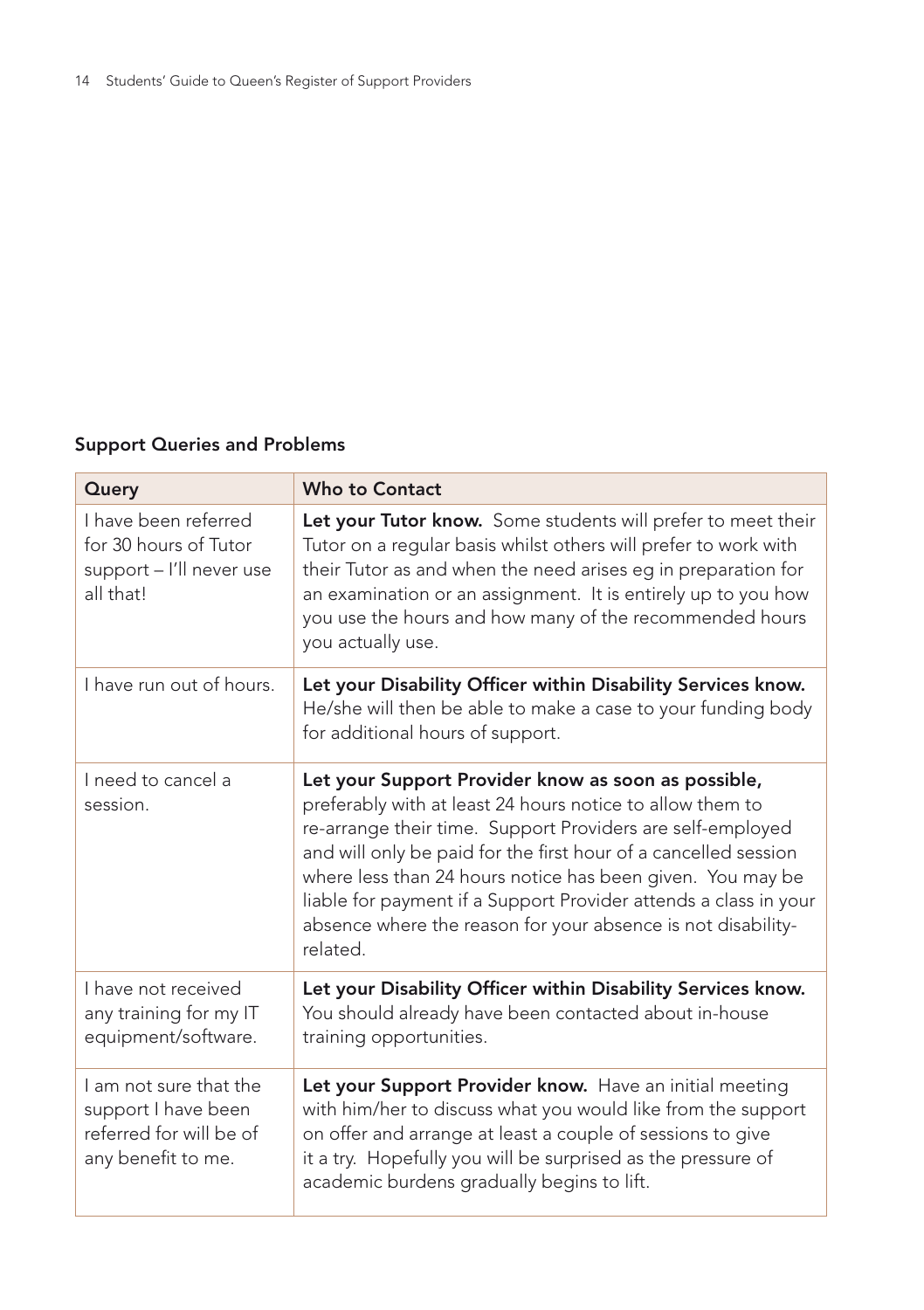| Query                                                                          | <b>Who to Contact</b>                                                                                                                                                                                                                                                                       |
|--------------------------------------------------------------------------------|---------------------------------------------------------------------------------------------------------------------------------------------------------------------------------------------------------------------------------------------------------------------------------------------|
| My laptop is not<br>working.                                                   | <b>Contact the supplier.</b> All equipment purchased through your<br>DSA award will have a warranty and insurance cover in place.                                                                                                                                                           |
| My software needs<br>updated.                                                  | Contact your Disability Officer within Disability Services to<br>arrange a needs re-assessment as you will have to apply again<br>for DSA. Please note that the Register is not responsible for<br>updating or maintaining your equipment and software.                                     |
| I think I need additional<br>support in another area.                          | Contact your Disability Officer within Disability Services to<br>discuss. If appropriate to your needs, your Disability Officer<br>will then arrange for an amended referral to be sent to the<br>Register and the support will be put in place for you as soon<br>as possible.             |
| My needs have<br>changed and I think I<br>need a different type of<br>support. | Contact your Disability Officer within Disability Services.<br>Your academic support needs may well have changed and<br>your Disability Officer will be able to advise you about what<br>support is most appropriate and he/she will make a new<br>referral to the Register if appropriate. |
| I am unhappy with the<br>quality of my support.                                | <b>Contact the Register.</b> Let us know so that remedial action<br>may be taken as soon as possible. You may also speak to<br>your Disability Officer within Disability Services about it, who<br>can inform the Register on your behalf.                                                  |
| My support has not<br>been put in place yet.                                   | Contact your Disability Officer within Disability Services. It<br>may be that your DSA application has not yet been approved<br>and that the funding is not therefore in place to pay for your<br>non-medical support.                                                                      |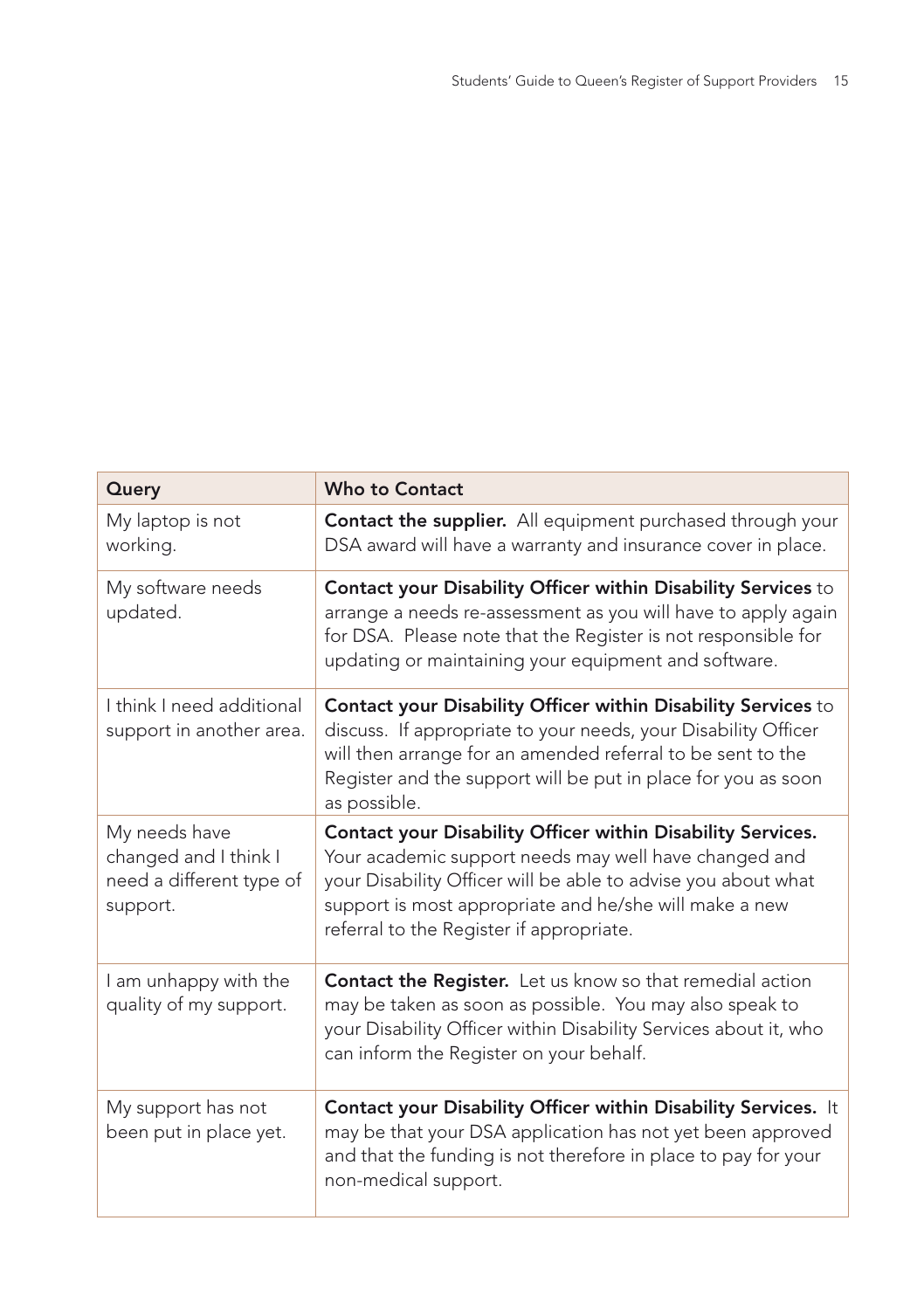| Query                                                                                            | <b>Who to Contact</b>                                                                                                                                                                                                                                                                                                                                                                                                                                                                                                                                                                                             |
|--------------------------------------------------------------------------------------------------|-------------------------------------------------------------------------------------------------------------------------------------------------------------------------------------------------------------------------------------------------------------------------------------------------------------------------------------------------------------------------------------------------------------------------------------------------------------------------------------------------------------------------------------------------------------------------------------------------------------------|
| I am ill and will be off<br>for a while – can my<br>Note Taker continue to<br>take notes for me? | <b>Contact your Disability Officer within Disability Services to</b><br>discuss. Your Note Taker is permitted to take notes for you in<br>your absence only if this is related to your disability. However,<br>as far as possible, this must be arranged in advance with your<br>Disability Officer and therefore with your funding body so the<br>support may continue in your absence. If you are ill and this<br>is not related to your disability (eg stomach upset or the 'flu)<br>then unfortunately your Note Taker will have to stand down<br>until you are feeling better and are attending class again. |
| Can my Support<br>Provider work with me<br>in another capacity?                                  | Contact the Register to discuss. This may well be<br>a possibility if that person is appropriately qualified /<br>experienced. However, the Register may have already<br>arranged for someone else to cover that particular role for<br>you so please never arrange your own support without first<br>checking with the Register.                                                                                                                                                                                                                                                                                 |
| I think that I will need<br>extra time in my exams.                                              | Contact your Disability Officer within Disability Services to<br>discuss. If appropriate, he/she will arrange for you to get the<br>extra time that you need.                                                                                                                                                                                                                                                                                                                                                                                                                                                     |
| Can my Note Taker<br>cover another class for<br>me?                                              | <b>Contact the Register.</b> It may be that another Note Taker has<br>already been arranged to cover that gap.                                                                                                                                                                                                                                                                                                                                                                                                                                                                                                    |
| I would like special<br>'Green Room'<br>arrangements for the<br>exams.                           | Contact your Disability Officer within Disability Services to<br>discuss. If appropriate, he/she will arrange this for you.                                                                                                                                                                                                                                                                                                                                                                                                                                                                                       |
| My Support Provider<br>has not been in contact<br>with me lately.                                | Contact the Support Provider directly. Their contact<br>details are on your match-up letter or if you have mislaid this,<br>from Queen's Register of Support Providers. After the initial<br>meeting, both parties are equally responsible for keeping in<br>touch with each other.                                                                                                                                                                                                                                                                                                                               |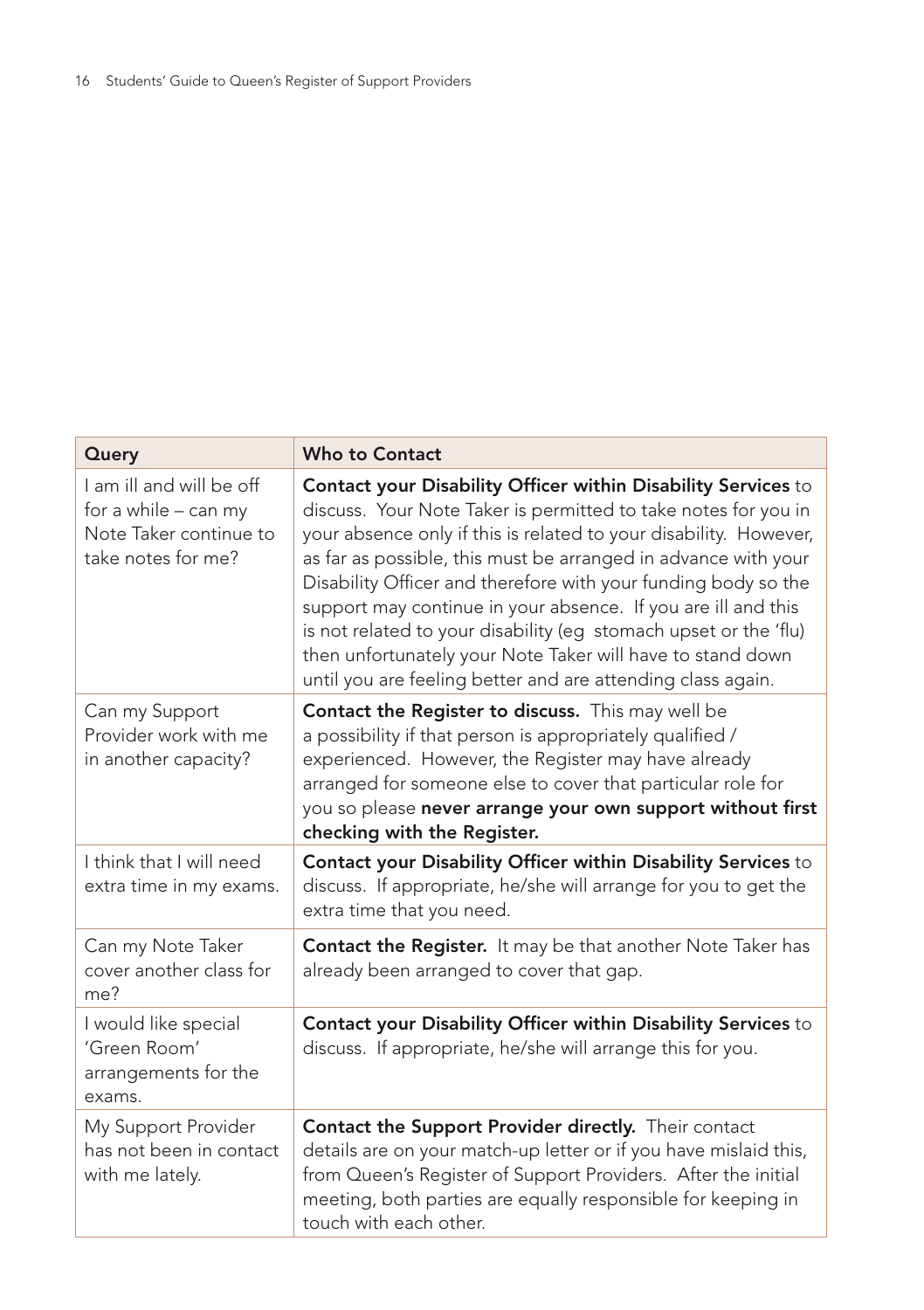| Query                                                               | <b>Who to Contact</b>                                                                                                                                                                                                                                                                                                        |
|---------------------------------------------------------------------|------------------------------------------------------------------------------------------------------------------------------------------------------------------------------------------------------------------------------------------------------------------------------------------------------------------------------|
| My notes are not in<br>the format / style that I<br>require.        | <b>Contact your Note Taker</b> and arrange to meet as soon as<br>possible to discuss your needs. Your Note Taker will not<br>know what format/style/font you prefer the notes to be in<br>unless you tell them.                                                                                                              |
| My notes are not being<br>returned on time.                         | <b>Contact your Note Taker</b> to discuss but check your<br>Statement of Agreement first to confirm the turnaround time<br>you originally agreed with the Note Taker. If the Note Taker<br>continues not<br>to return the notes within the agreed time frame, let the<br>Register know.                                      |
| My Support Provider<br>has not been in touch<br>with me.            | Let the Register know. It may be that your contact details<br>have changed and the information on our database may not<br>have been updated. If you are a Stranmillis student, make<br>sure you check your Queen's email address because, as<br>a student of the University, this is the one that you are<br>obliged to use. |
| I am just not 'gelling'<br>with my Support<br>Provider.             | Contact the Register to discuss. Personality clashes do<br>happen and the Register should be able to match you up with<br>another Support Provider. You may also like to speak to your<br>Disability Officer about it, who can inform the Register on<br>your behalf.                                                        |
| I am not getting the<br>support that I expected<br>from my School.  | Contact your School Disability Advisor and/or your<br>Disability Officer within Disability Services to discuss as the<br>School should already be aware of your support needs.                                                                                                                                               |
| I did not use any aspect<br>of my non-medical<br>support last year. | Let your Disability Officer within Disability Services know<br>at your needs re-assessment so the same support is not<br>arranged for you again for the following academic year.                                                                                                                                             |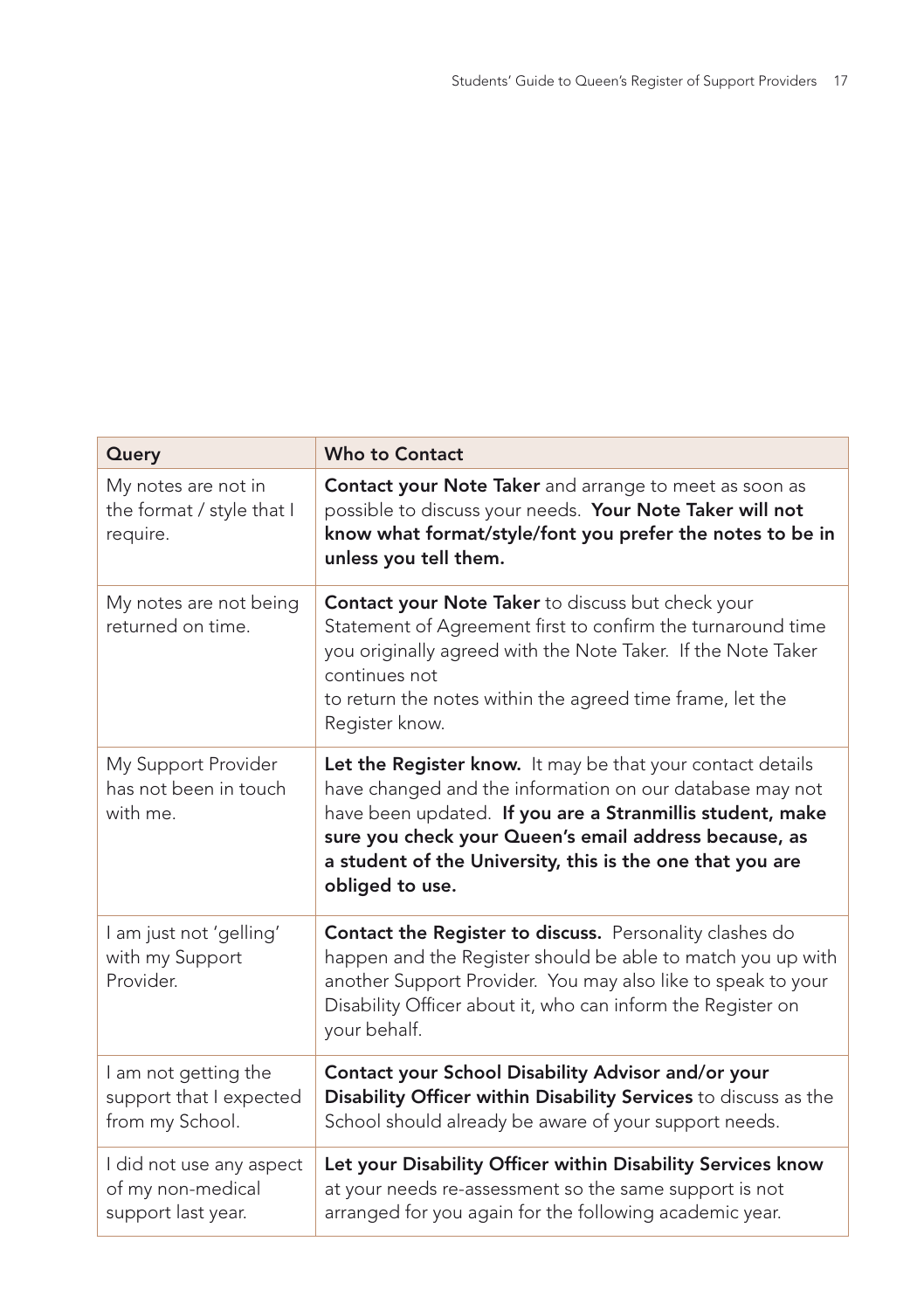| Query                                                                   | <b>Who to Contact</b>                                                                                                                                                                                                                                                                                              |
|-------------------------------------------------------------------------|--------------------------------------------------------------------------------------------------------------------------------------------------------------------------------------------------------------------------------------------------------------------------------------------------------------------|
| I would like to work<br>with the same Support<br>Provider(s) next year. | Let your Disability Officer within Disability Services know<br>at re-assessment who you would prefer to work with again (if<br>possible) and advise the Register. You should also indicate on<br>the yearly evaluation questionnaire who you would ideally like<br>to work with again and in which capacity(ies).  |
| I would like to work<br>with a different Support<br>Provider next year. | Let your Disability Officer within Disability Services and/<br>or the Register know if you would prefer to work with<br>someone else / new next academic year. Again you could<br>also indicate on the yearly evaluation questionnaire if you<br>would prefer not to be matched again with a particular<br>person. |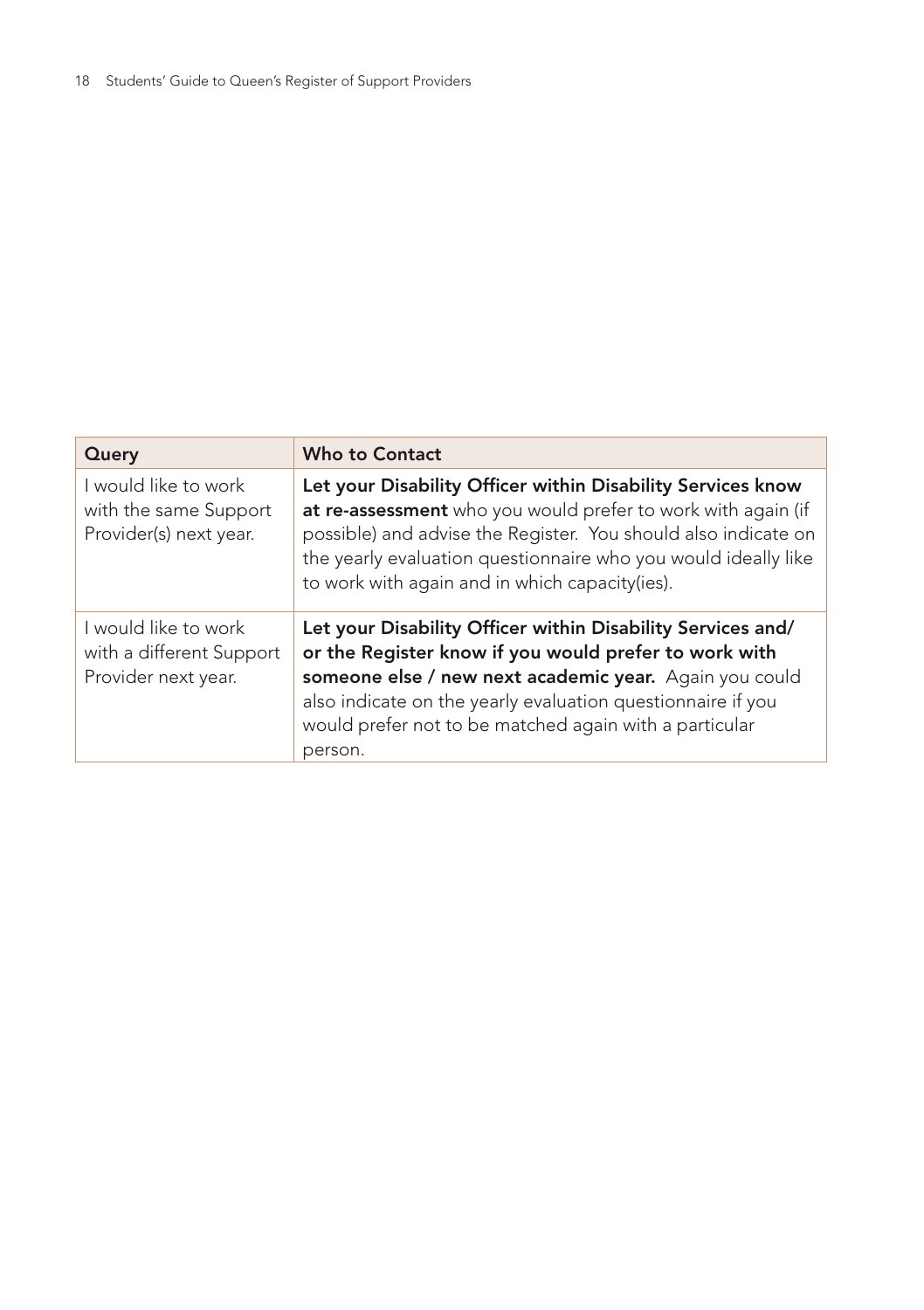# Queen's Register of Support Providers

# Cancelled Sessions Policy

- It is your responsibility to let your Support Provider know about any cancellations or changes to lecture/ tutorial/practical timetables. If, for any reason, you need to cancel a support session, please try to give your Support Provider at least 24 hours notice. Support Providers are only paid for the first hour of a cancelled session where less than 24 hours notice has been given.
- If you fail to turn up or cancel a support session with less than 24 hours notice you will need to provide a reason for your non-attendance. Please note that forgetting about a class or session with a tutor will not normally be considered acceptable justification for a missed session by your Education and Library Board.
- Your Support Provider should ask you to complete a Sickness Absence Proforma for each cancelled session. One proforma should be completed for each missed/cancelled session where less than 24 hours notice has been provided by you (or by the University if a class is unexpectedly cancelled).
- If you are unable to attend any of your classes or tutor support sessions for disability-related reasons it is very

important that you let your Disability Officer know. If a Note Taker attends a class in your absence you may be liable for his/her payment for this session if the reason for your absence is not disability-related.

- If you miss more than two support sessions and do not provide justification for these absences on your Sickness Absence Proforma, payment of your support provision will be put on hold and your Disability Officer within Disability Services will be contacted. You may also be liable for the cost of future cancelled support sessions.
- If you continually fail to attend support sessions without good reason, your Education and Library Board will cease to pay for your support provision.
- If, for any reason, you no longer require support from a Support Provider, it is essential that you inform both your Disability Officer within Disability Services and the Queen's Register of Support Providers as soon as possible.

See overleaf for full Student Finance NI Cancelled Sessions Policy.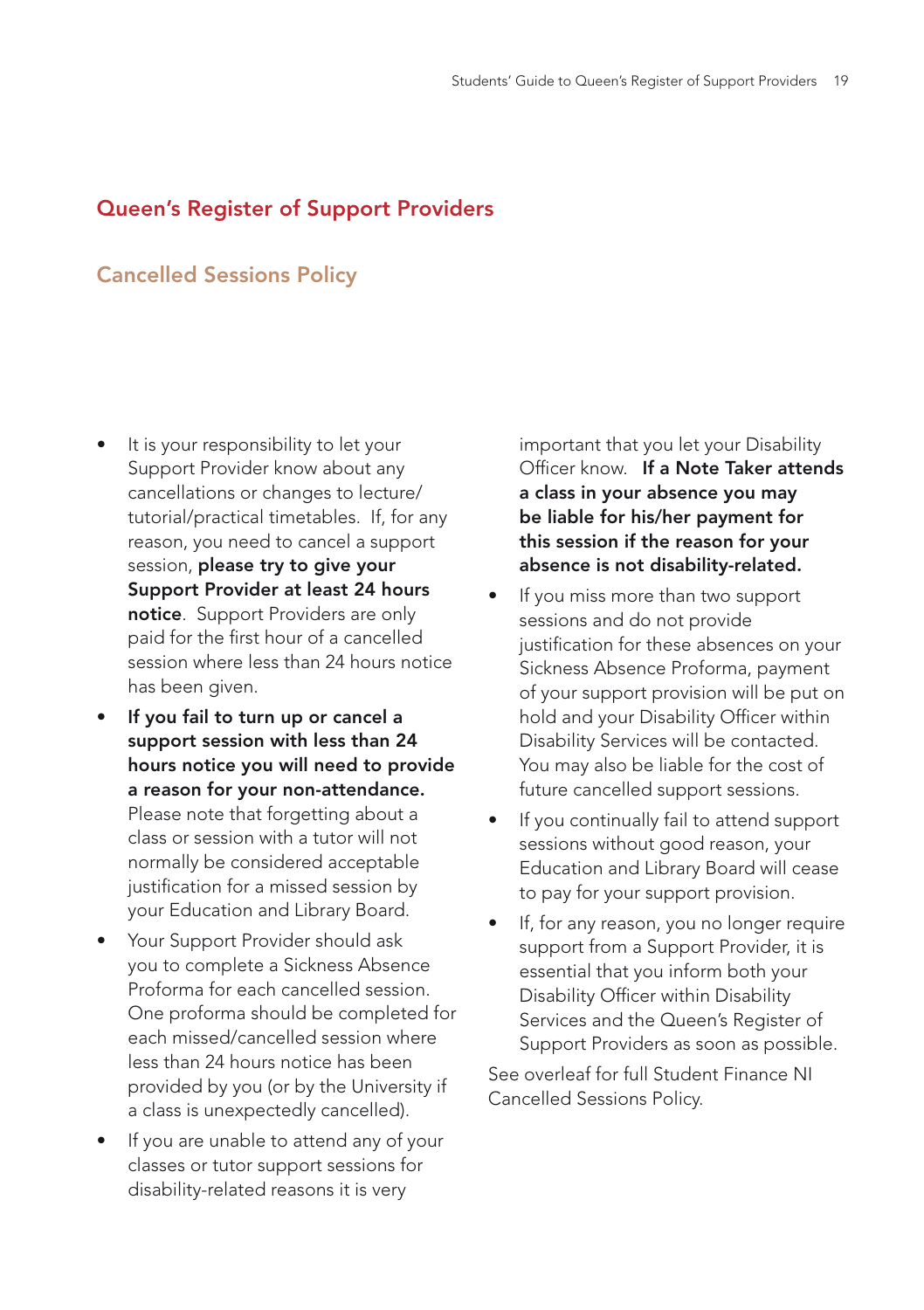#### Nursing Students

Nursing students should note that the Bursary Unit of the Business Services Organisation will follow the Boards procedures (below) as they stand but with the following amendments:

- If a Support Provider's venue is cancelled and an alternative is offered to the student on the same day in the same area/campus and the student declines then the cost of the cancelled session will be deducted from the student's bursary.
- If a student has pre knowledge of an engagement that clashes with an arranged appointment with a Support Provider or with an Assistive Technology Trainer organised via their equipment supplier, and he/she fails to show or gives inadequate cancellation notice, the cost of the missed session will be deducted from the student's bursary.

studentfinance ni

## Non-Medical Helper Cancelled Sessions Policy

The non-medical helper allowance may be used to pay for helpers, such as readers, lip-speakers, note-takers, campus specific mobility trainers and any nonmedical helpers necessary if the student is to benefit fully from the course. The Education and Library Board must be satisfied that the non-medical helper is needed because of the student's disability/ learning difficulty.

Students attending the Queen's University of Belfast and the University of Ulster normally have their non-medical helper support administered by the Register of Support Providers in partnership with Student Finance NI.

Where students continually fail to attend NMH sessions without good reason, Boards can no longer pay for NMH provision that is not being used.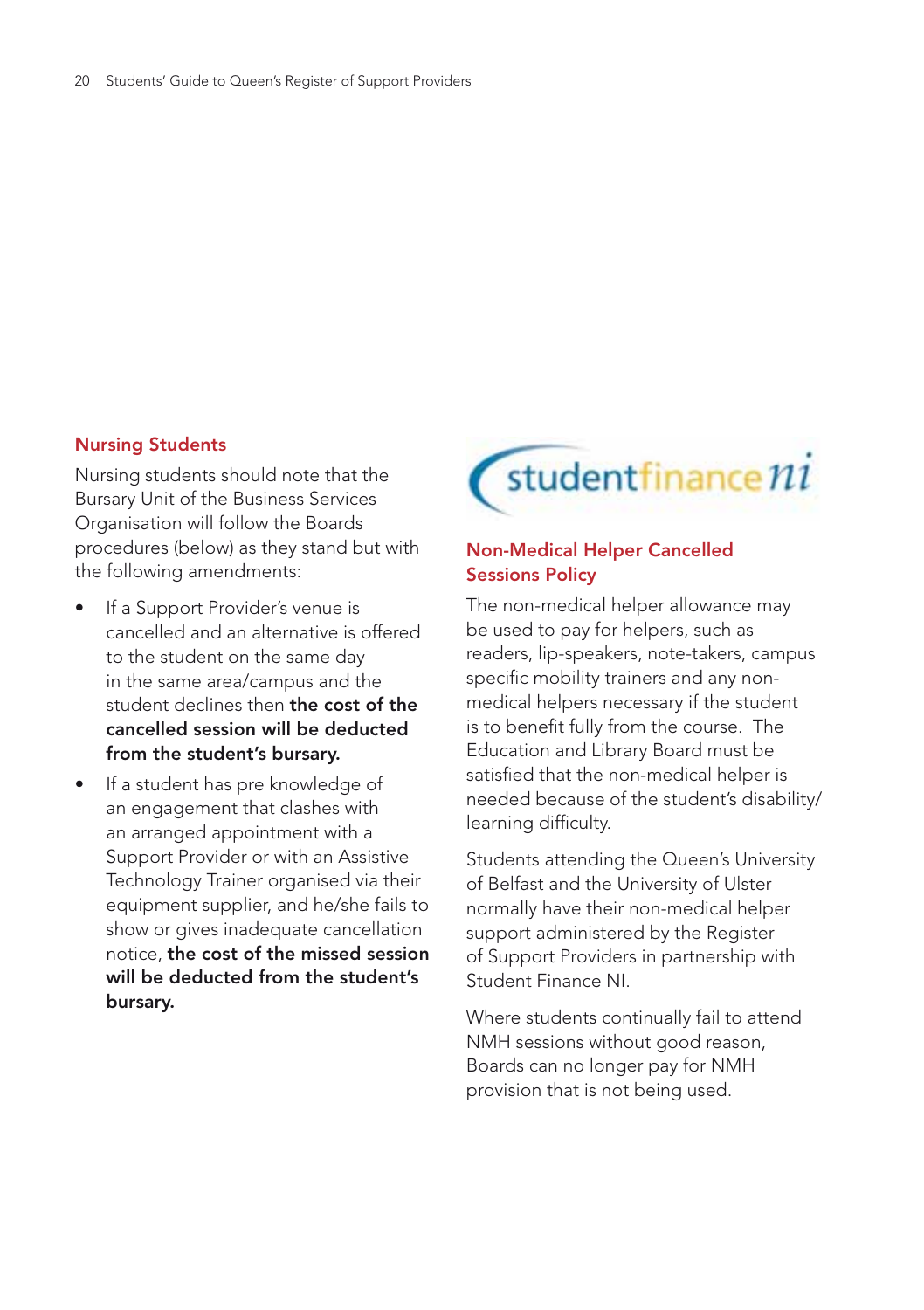# **Policy**

- It is essential that students are advised of the cancelled sessions policy at their first meeting with a Needs Assessor and also when drawing up a contract with their Support Provider.
- Justification for non-attendance, as accepted by the Register / Disability Advisor must be provided for all cancelled sessions.
- Boards will only pay (in full) for up to 2 cancelled sessions in an academic year (AY) where no justification has been provided.
- If a student misses more than 2 sessions without justification in an AY payment of further support will be put on hold whilst the Register / Disability Advisor is informed and additional information is requested.
- A student may be liable for the cost of future cancelled sessions where no justification is given, i.e. if they cancel more than 2 sessions in any AY and where the Boards and Register have determined that payment of further support should not continue.
- Boards will work in partnership with the Register/Disability Advisor at the HEI to ensure that the circumstances relating to the cancelled sessions have been discussed with the student and attendance strategies are agreed for the future.
- Payment of support will be reinstated immediately on receipt of a completed cancelled sessions review form.
- Boards have the discretion to stop/ commence payment of further support as deemed necessary.
- Appeals should be made to the Student Finance Manager of the relevant Board and, if required, to the Student Finance Managers Group.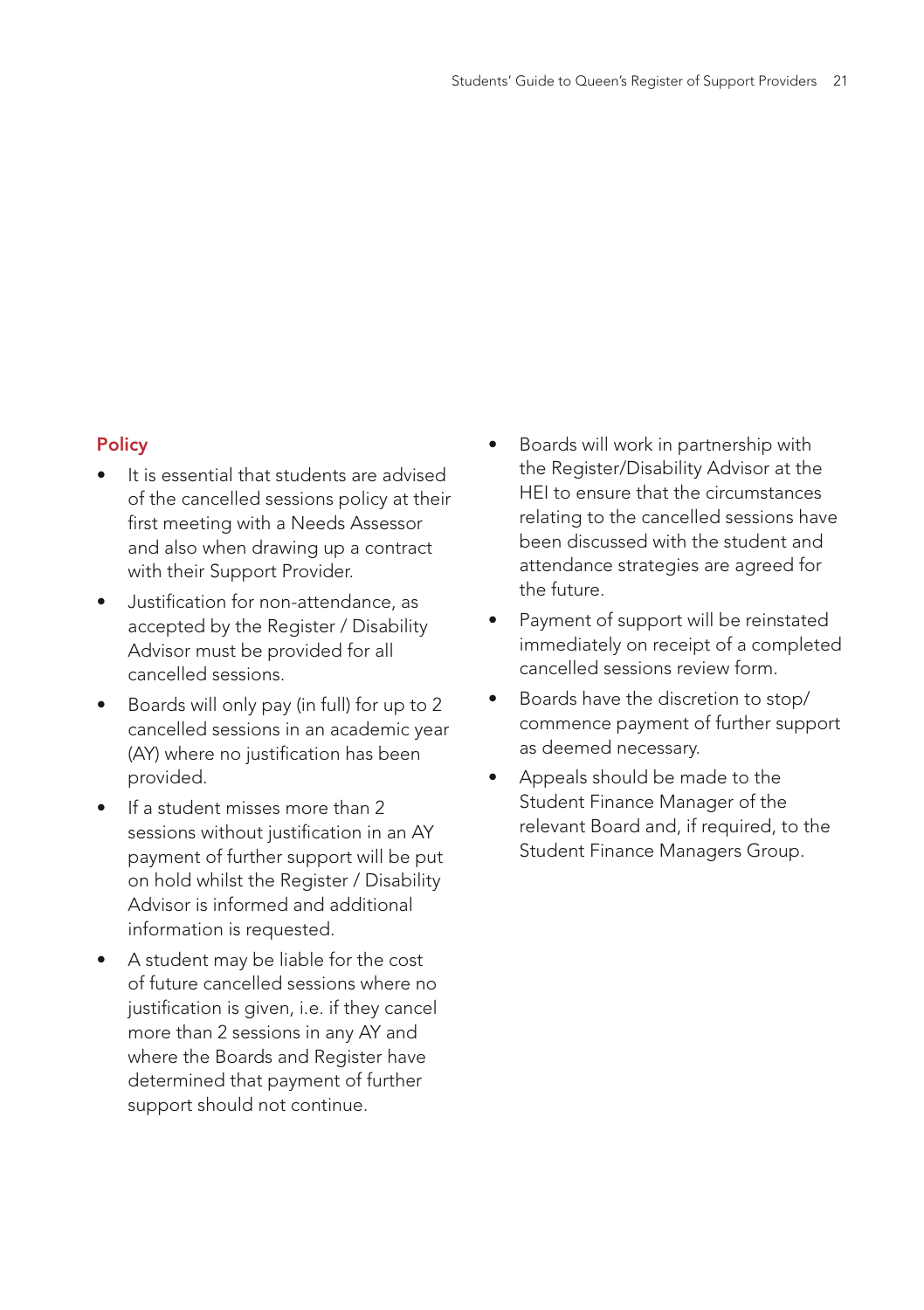#### Nursing Students

Nursing students should note that the Bursary Unit of the Business Services Organisation will follow the Boards procedures above as they stand but with the following amendments:

- If a Support Provider's venue is cancelled and an alternative is offered to the student on the same day in the same area/campus and the student declines then the cost of the cancelled session will be deducted from the student's bursary.
- If a student has pre knowledge of an engagement that clashes with an arranged appointment with a Support Provider or with an Assistive Technology Trainer organised via their equipment supplier, and he/she fails to show or gives inadequate cancellation notice, the cost of the missed session will be deducted from the student's bursary.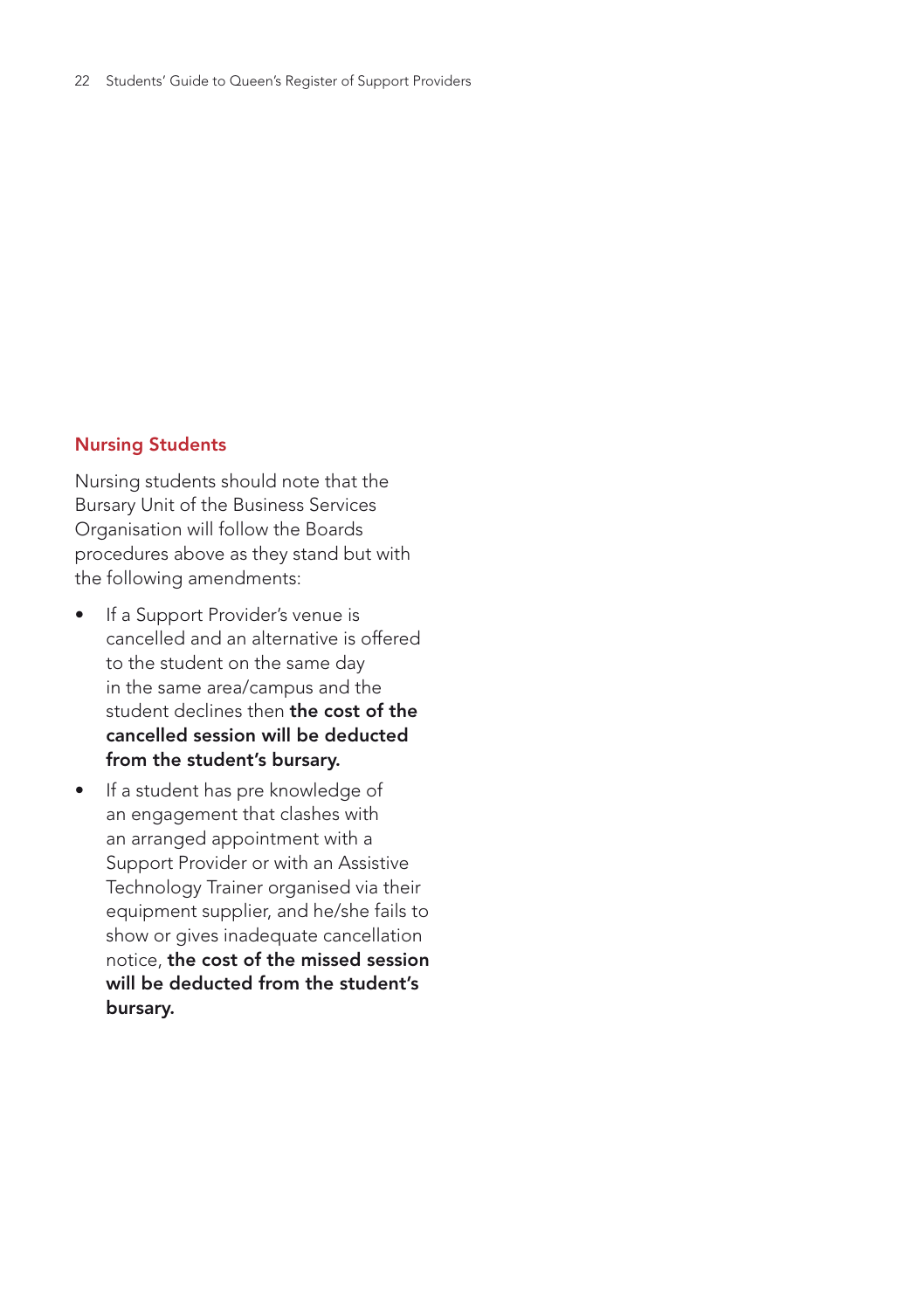